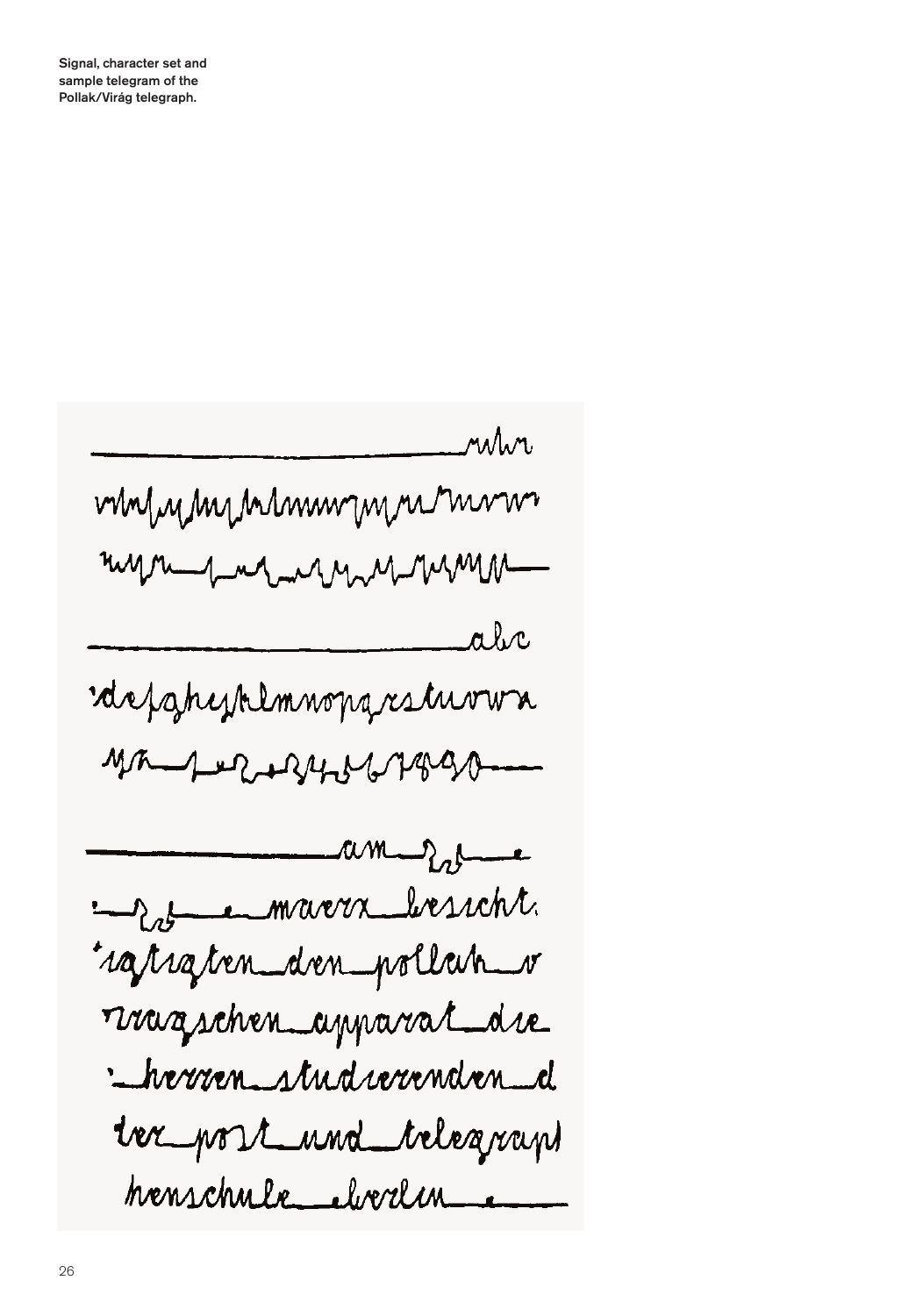# **Cacography or Communication? Cultural Techniques in German Media Studies**

# **BERNHARD SIEGERT**

TRANSLATED BY GEOFFREY WINTHROP-YOUNG

### **1. Assessing the Situation**

Since the appearance in Germany of a media historiography indebted to Michel Foucault, Ernst Cassirer's neo-Kantian formula, "The critique of reason becomes a critique of culture," has been confronted with an alternative formula: "The critique of reason becomes a critique of media." In the wake of Cassirer and Foucault and shaped by the ways in which universities have come to organize the humanities and social sciences since the 1990s, a covert war is now being waged. It is a war of succession, its prize nothing less than the throne of the transcendental that has remained vacant since the abdication of the "critique of reason." This war is waged in secret primarily because cultural history and media history have forged a pragmatic alliance that tends to exclude any discussion of the theoretical basis on which the parties involved conceptualize both culture and media.

Various observers have noted that the research institutions and networks involved in exploring the history of media and culture are engaged in "a rewriting of cultural history as a history of media,"1 which makes it possible to articulate the history of culture—and indeed history as such—as a sequence of epochs. This approach, however, presupposes the dubious notion of historical *guiding media (Leitmedien).* Long-standing terms like *book culture, letter culture, computer culture,* or *digital culture* refer to a sequence of cultures that may allegedly be defined in terms of the social, economic, artistic, scientific (etc.) effects of an alpha medium (print, letter, computer). But didn't we have to wait for McLuhan's medially produced narcissism, which identifies a contingent culture with a specific, subsequently canonized guiding medium, to know what these guiding media were, or are? To observe media as factors of cultural differentiation already presupposes a historical canonization of media and the mythification of their founding heroes: Gutenberg, Edison, Turing.

Furthermore, to speak of a "rewriting" is to forget that media stories and histories have been around for as long as cultural history with all of its stories.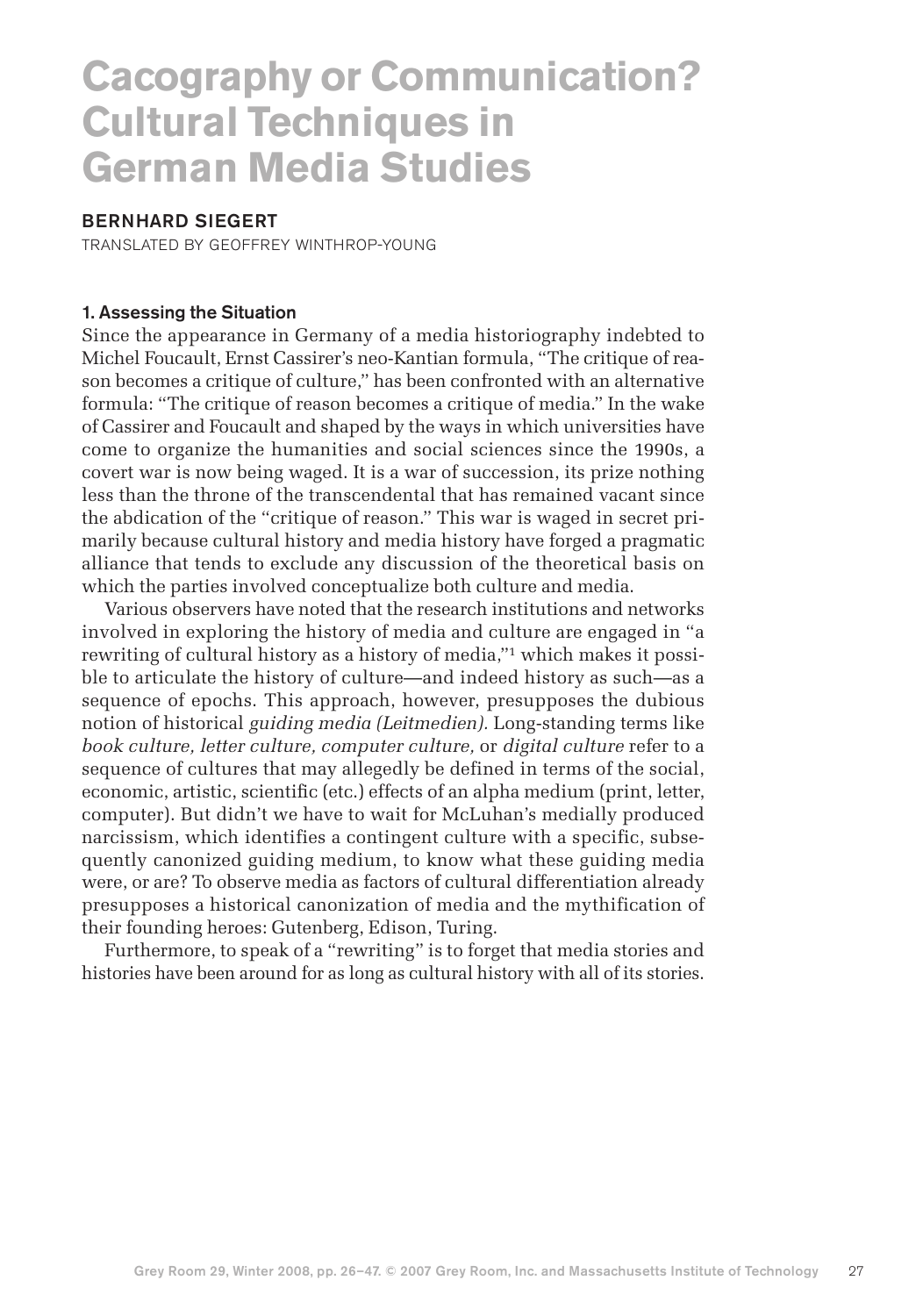In Germany, *media history* is in fact an umbrella term that encompasses a motley crew of methods; as a result, there is a lot of confusion that is partly intended, partly condoned, and partly condemned. To begin with, there is the confusion of "media history" with what some prefer to call "media archeology." In fact, the very titles adorning the first volumes that in the early 1980s grew out of the "Literature and Media Analysis" project coordinated in Kassel (and that were instrumental in delineating a German historical "media science" outside the confines of sociologically oriented communication studies) already indicated that the volumes were not aiming for a history of media but for a history of the soul and of the senses.<sup>2</sup> The latter were to be removed from the domain of psychology and aesthetics and transferred to a "different site"—that of media. Paradoxically, the type of media history that is currently practiced in Berlin and in Weimar, among other places, and that goes by the name of historical media studies did not enter the fray with the pretense of producing media histories. Media histories weren't written; they were found. Nobody in the twentieth century needed to write a history of telegraphy. The studies by Karl Knies and Gustav Schöttle had already been around since the second half of the nineteenth century. George Prescott's history of the telephone and the phonograph was published in 1887, John Ambrose Fleming's history of the radio tube in 1919. A number of accounts dealing with the invention of telegraphy, telephony, gramophony, radio, the typewriter, cinematography, and the computer were in fact written by the inventors themselves, frequently in the context of legal squabbles over the priority of invention. The media archeology of the 1980s was, in Nietzsche's sense, a gay science: Rather than writing media history, it dug up sources that had remained out of bounds to the humanities without worrying about any underlying "concept of media" (an issue nowadays raised by every wiseacre). Confronted with insights into the medial conditions of literature, truth, education, human beings, and souls—insights that were beyond the reach of the hermeneutic study of texts—scholars of literature, philosophers, pedagogues, and psychologists were too offended by the sudden invasion of their nicely cultivated gardens to ask for an orderly theoretical justification for the onslaught.

Only in the course of the university-wide institutionalization of media studies in the shape of departments, faculties, graduate colleges, and specialized study programs did these historical sciences come into closer contact with that type of "media archeology" that focused on individual media histories. The latter include the history of photography and that of film; in other words, specialized areas of media-historical research that are the real heirs to nineteenth- and early twentieth-century media histories. Characteristically (with a few exceptions), the relationship between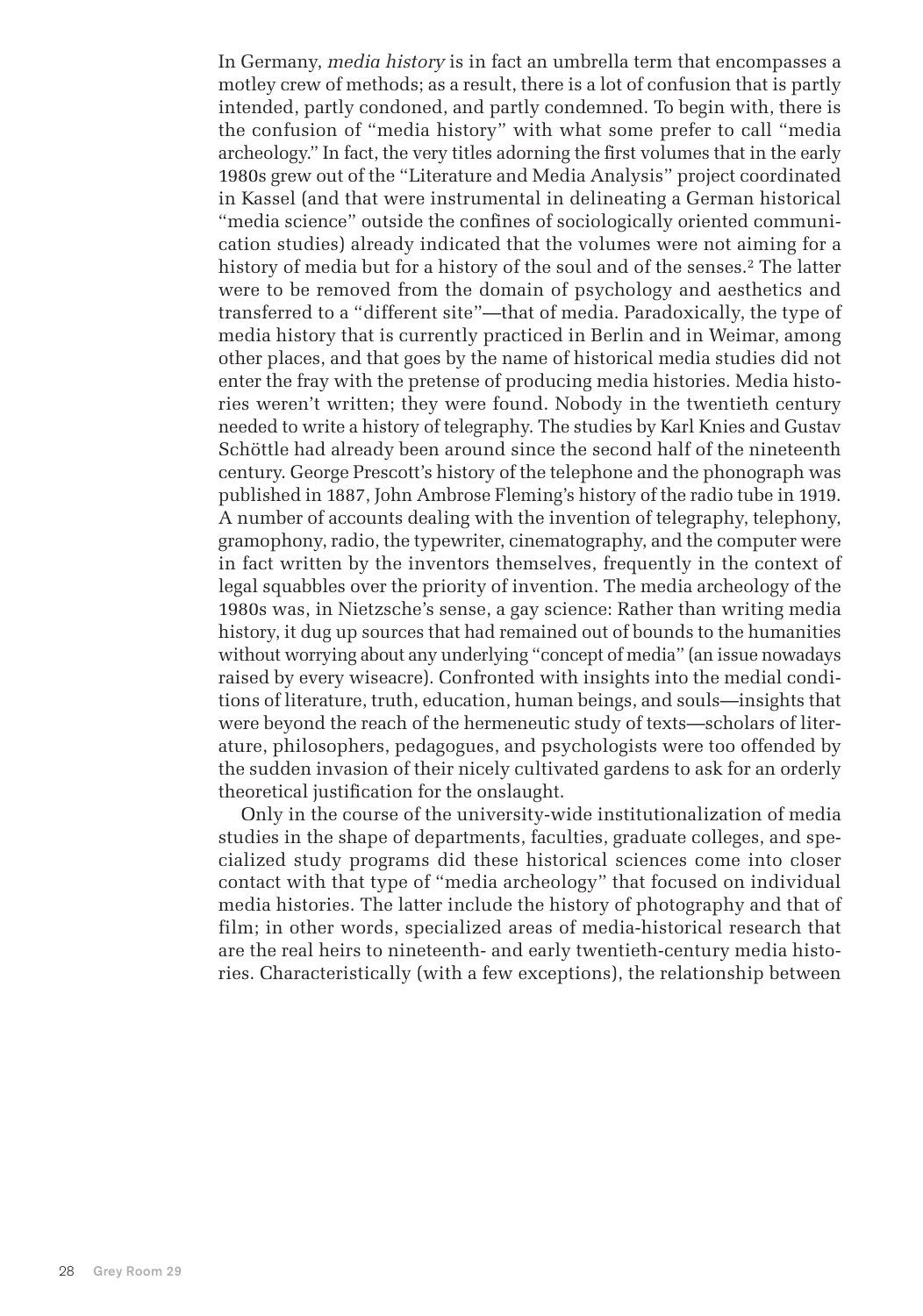specialized historians of film (e.g., practitioners of "Early Cinema Studies") and the historical media studies that emerged from media archeology fluctuates between complaisant distance and utter disinterest. Film studies may have appropriated the terms *archeology* and *media links,* but by turning *archeology* into the label of an alternative historiography of media, they have rehistoricized and belittled the term.

# **2. Cultural Techniques**

It is probably no coincidence, therefore, that the term *cultural techniques* (re)emerged around the turn of the millennium and soon become ubiquitous in German media theory.3 The notion of cultural techniques strategically subverts the problematic dualism of media and culture; it opens up media, culture, and technology to further discussion by highlighting the operations or operative sequences that historically and logically precede the media concepts generated by them: <sup>4</sup>

Cultural techniques—such as writing, reading, painting, counting, making music—are always older than the concepts that are generated from them. People wrote long before they conceptualized writing or alphabets; millennia passed before pictures and statues gave rise to the concept of the image; and still today, people sing or make music without knowing anything about tones or musical notation systems. Counting, too, is older than the notion of numbers. To be sure, most cultures counted or performed certain mathematical operations, but they did not necessarily derive from this a concept of number.<sup>5</sup>

Once we reconstruct those operative sequences that configure or constitute media, the latter can be explained as cultural techniques. Cultural techniques, however, are not limited to symbolic practices based on images, writing systems, and numbers. They also include what Marcel Mauss termed "body techniques";<sup>6</sup> that is, the use cultures make of bodies, including rites, customs, and habitual acts<sup>7</sup> as well as training and disciplinary systems, dietetics, or hygienic practices. From this ethnological point of view, reading, writing, and counting are physical rather than mental techniques. They are the result of drilling docile bodies, which these days are forced to compete with interactive navigational instruments.

Since antiquity, the European understanding of culture has implied the notion that culture is technologically constituted. The very word *culture,* deriving from Latin *colere* and *cultura,* contains an eminently practical dimension by referring to the development and practical application of technologies for cultivating the soil and settling the land.8 In Germany, this engineering aspect of agriculture has informed the notion of cultural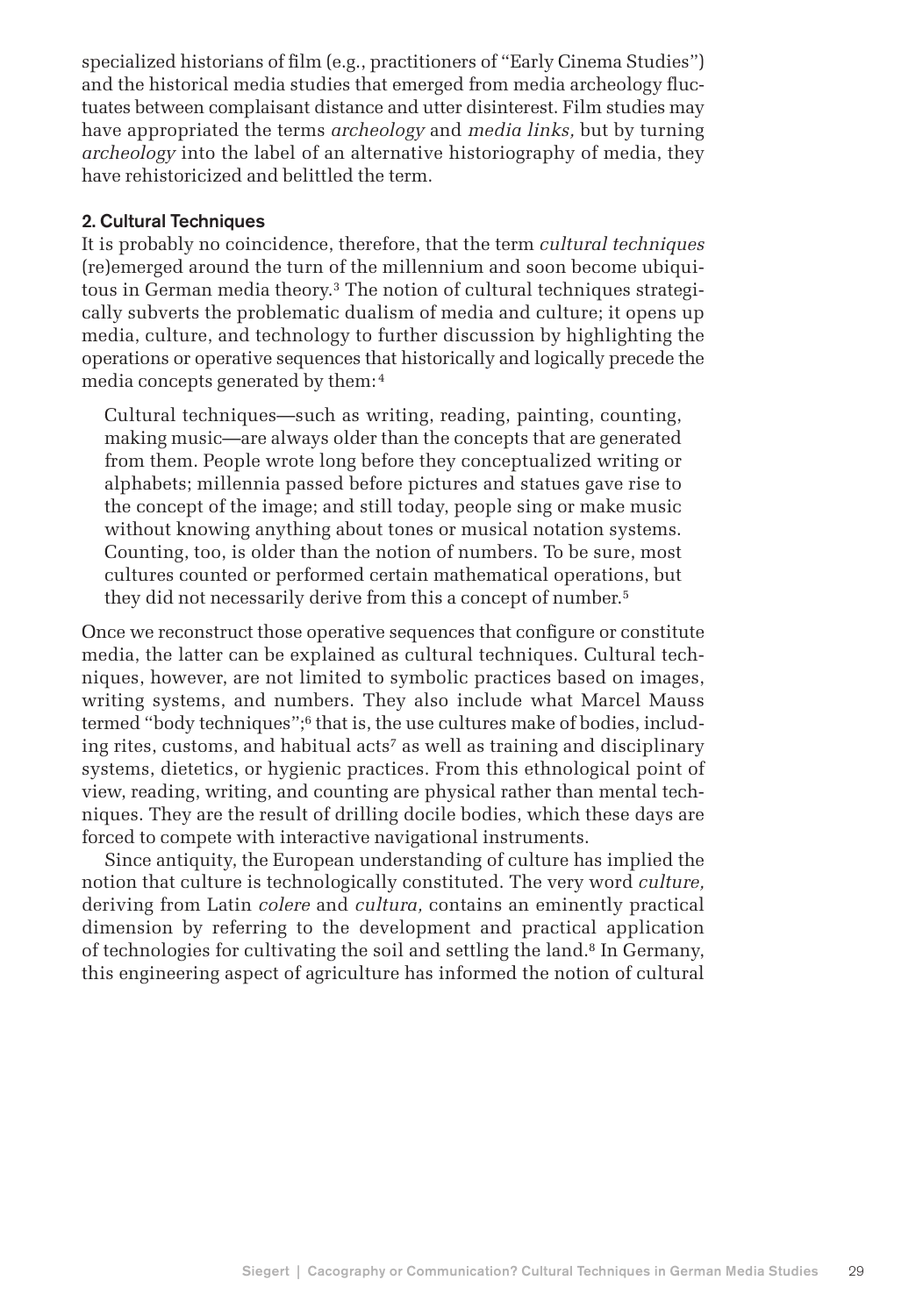techniques since the late nineteenth century.<sup>9</sup> The corral that separates hunter and prey and that in the course of a coevolutionary domestication produces the anthropological difference between human beings and animals, the furrow drawn in the ground by the plow, and the (grain) silo are archaic technologies of hominization. The concept of cultural techniques, therefore, is vehemently opposed to any ontological usage of philosophical terms: *Man* does not exist independently of cultural techniques of hominization, *time* does not exist independently of cultural techniques for calculating and measuring time; *space* does not exist independently of cultural techniques for surveying and administering space; and so on.

The notion of cultural techniques, then, promises to align cultural history and media history by referring back to concrete practices and symbolic operations. These practices range from ritual acts and religious ceremonies to scientific methods of generating and referencing "objective" data, as analyzed in great detail by Bruno Latour.<sup>10</sup> They include pedagogical methodologies as well as political, administrative, anthropological, and biological "designs of the human." Whether or not the new study of cultural techniques will indeed bring about a media-anthropological turn *(Kehre)* in historical media studies depends on whether cultural techniques are seen as conceptual extensions of Mauss's body techniques or as operations that require, first and foremost, a technical artifact. Simply put, you can't cook without some kind of vessel. The art of cooking—which, according to Claude Lévi-Strauss, is the most elementary of all cultural techniques—cannot be derived from a body technique. A pot is not a McLuhanesque extension of man, for example, of the hollow hand: You cannot boil anything in a hollow hand without losing your hand in the process.

Every culture begins with the introduction of distinctions: inside/outside, sacred/profane, intelligible speech/barbarian gibberish, signal/noise. The fact that they are able to generate a world is the reason why we experience the culture in which we live as a reality and, more often than not, as the "natural" order of things. Yet these distinctions are processed by media in the broadest sense of the word. Doors, for instance, process the inside/outside distinction, yet they belong to neither side of the distinction and instead always assume the position of a third. *These media are eminent cultural techniques.* It is important to keep in mind, however, that the distinction between nature and culture is itself contingent and based on a distinction that is processed by cultural techniques. The latter predate the distinction between nature and culture: They give rise to acculturation processes; their misappropriation or transgressive use may introduce deculturation processes; and they contribute to the epistemological and aesthetic judgment of whether something is part of nature or culture. What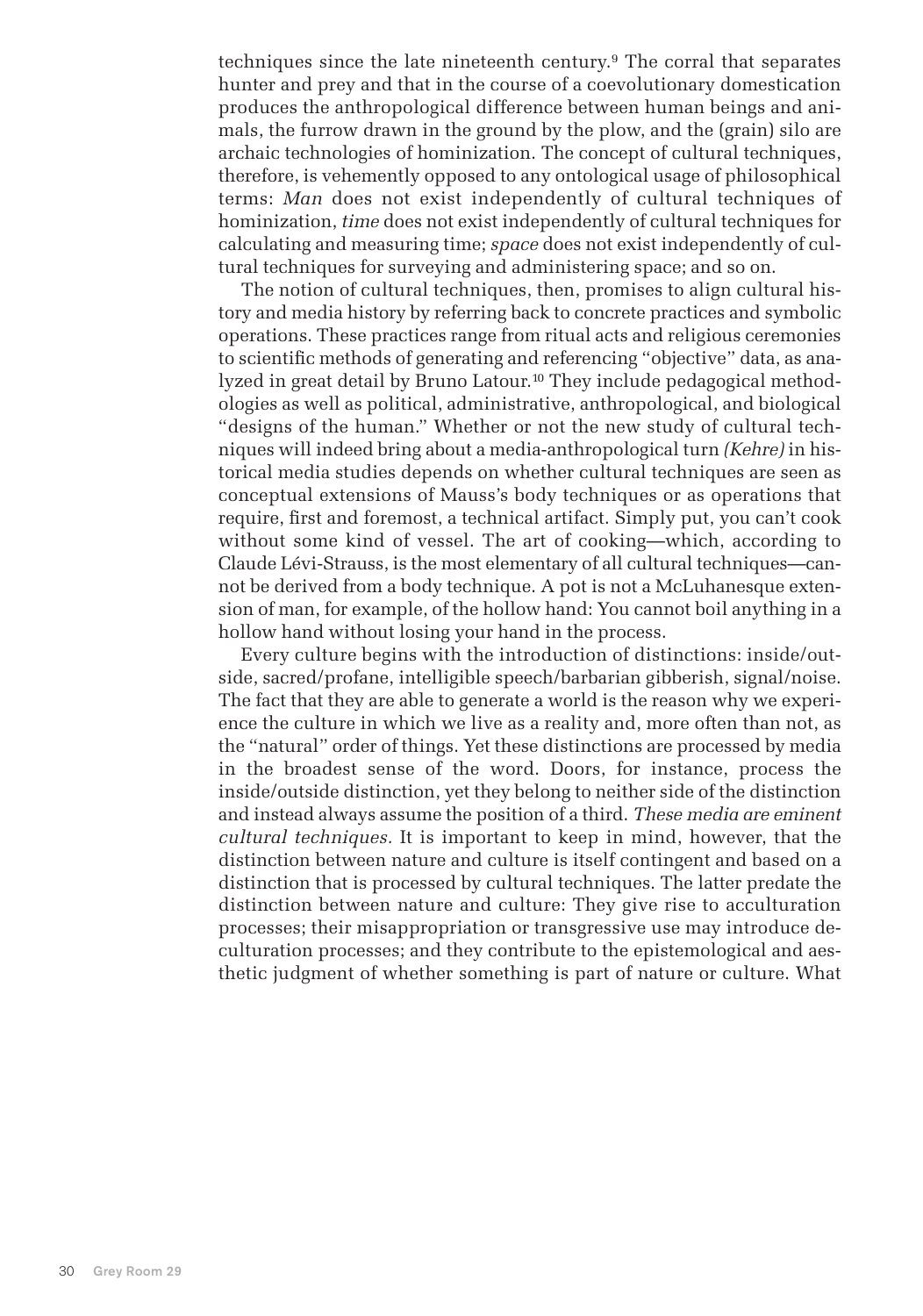Lévi-Strauss wrote about the art of cooking can be applied to cultural techniques in general: "[T]he system demonstrates that the art of cooking . . . , being situated between nature and culture, has as its function to ensure their articulation one with the other."11

The examination of cultural techniques is not restricted to observing the roles media play in acculturation processes; it is also concerned with the tense relationship to processes of *de*culturation, for which media can act as vehicles. Media are not only culture techniques that suspend codes or disseminate, internalize, and institutionalize sign and symbol systems; they also serve to loosen cultural codes, erase signs, deterritorialize images and tones. Three basic consequences follow from this. First, media appear as code-generating interfaces between the real that cannot be symbolized and the cultural order. Second, research into cultural techniques cannot be conducted without an analytics of power. Third, cultural techniques have to be understood as heterogeneous arrangements in which technological, aesthetic, symbolic, and political concepts of one or more cultures of writing, image, number, line, and body interact.

### **3. The Study of Cultural Techniques as Parasitology**

To define cultural techniques as media that process the observation, displacement, and differentiation of distinctions is to introduce a concept of media that may be linked to Michel Serres's understanding of the "parasite."12 The model of the parasite, as developed by Serres, Derrida, and others, encompasses both the old (agrarian) and the new (medial and culturalist) meaning of cultural techniques.13 Precluding all reductionist limitations of the concept to the exclusively technological domain, the model of the parasite allows us to combine the perspectives developed by cultural anthropology, cultural ethnography, economy, politics, and media theory.

The metaphors of agriculture and script, sowing and writing, reaping and reading are deeply embedded in European culture. They appear in the Greek as well as in the Judeo-Christian tradition. According to Plato's *Phaedrus,* living speech is the seed sown by the sensible farmer *(ho noun echon georgos)* in suitable soil. In contrast, to sow knowledge *(episteme)* by means of writing—that nonautonomous, fatherless, or, in Derrida's words, "parasitical" brother of *logos—*is tantamount to "writing in water" *(en hydati graphein).*<sup>14</sup> Logos and water are at odds. The ideal polis must keep its distance from the sea, for the latter is "a briny and bitter neighbour" to truth. The sea swamps the city with "wholesale traffic and retail huckstering," breeding "shifty and distrustful habits of the soul."15 Derrida's concept of parasitic writing resonates with a historical figure of the parasite: the merchant. The merchant is neither producer nor consumer but instead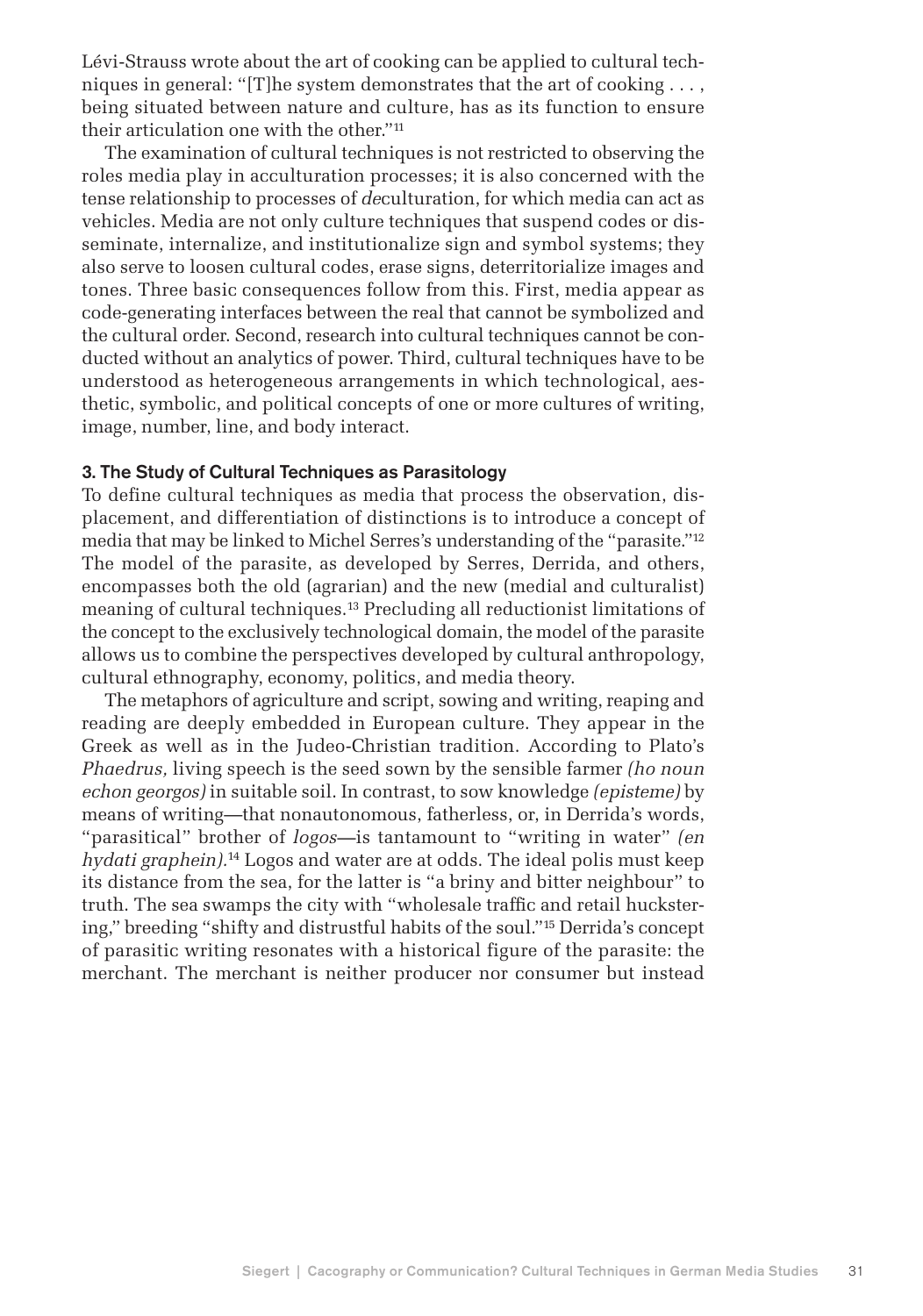occupies an intermediary position. His element is the sea rather than the land. He belongs to those parasites that give birth to relationships by preying on them. After all, the Phoenicians, a nation of seafaring merchants, invented the phonetic alphabet, a writing system that precisely because it articulates *phoné* remains independent of any individual language and can therefore be used to transcribe any other language into one's own.16 Indeed there are good reasons to further pursue Derrida's query "What is a parasite?" or at least to "reconsider our logic of the parasite."17

In his study *The Parasite*, the mathematician, philosopher, and historian of science Michel Serres evolved the concept of the parasite into a multifaceted model that makes it possible to employ both communication theory and cultural theory to arrive at an understanding of cultural techniques.<sup>18</sup> This conceptualization of the parasite strikes me as particularly interesting because it combines three different aspects. First, an information- or mediatheoretical aspect is linked to the French double meaning of *le parasite,* which can also refer to noise or disturbance. Second, by crossing the boundary between human and animal, the semantics of the parasite bring into play cultural anthropology. Third, the references to agriculture and economics inherent in the term introduce the domain of cultural technology. What strikes me as revealing from the point of view of the history of theory, however, is the fact that Serres's conceptualization of the parasite was a reevaluation (carried out under the influence of Claude Shannon) of the Bühler-Jakobson model of communication that allowed Serres to sketch out a concept of cultural techniques capable of combining different methods and approaches.

Serres's concept of the parasite emerged in the early 1960s when logicians were once again discussing what a symbol is. His initial point of departure was to replace Alfred Tarski's categorical distinction between *symbol,* as defined by logicians, and *signal,* as defined by information theorists, with the very *problem of distinction;* that is, Serres inquired into the conditions that enable this distinction in the first place. The object of investigation for mathematics and logic, the symbol as *être abstrait,* is constituted by the cleansing of the "noise of all graphic form" or "cacography."19 The conditions for *recognizing the abstract form* and for *rendering communication successful* are one and the same.20 Logic, then, appears to be grounded in a culture-technical fundament that is not reflected upon.

The concept of the parasite implies a critique of occidental philosophy, in particular of those theories of the linguistic sign and economic relationships that in principle never ventured beyond a bivalent logic (subjectobject, sender-receiver, producer-consumer) and that inevitably conceived of these relationships in terms of exchange. Serres enlarged this structure



**Diagram from Michel Serres,** *The Parasite***, trans. Lawrence R. Schehr (Baltimore: Johns Hopkins University Press, 1982).**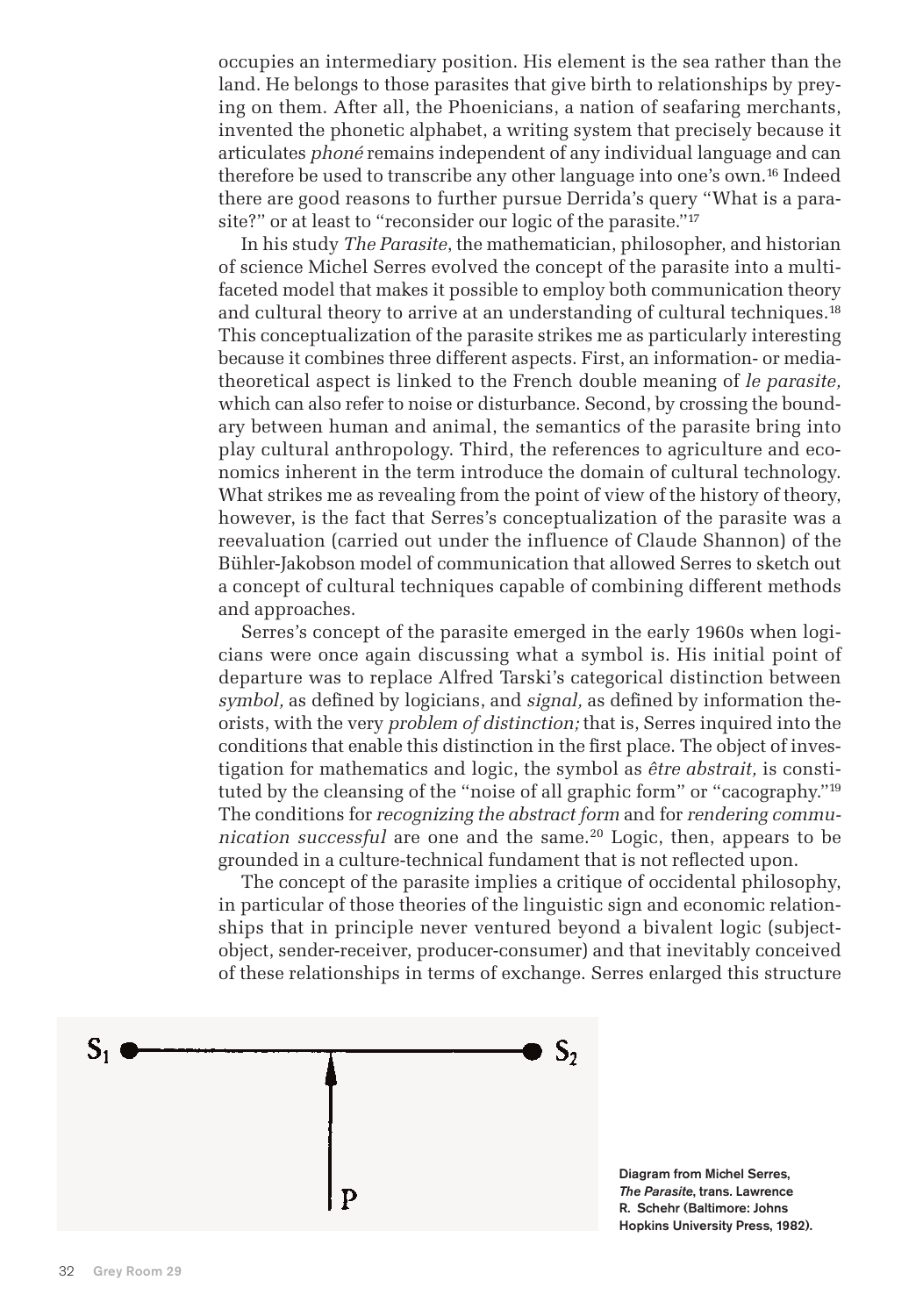into a trivalent model. Let there be two stations and one channel connecting both. The parasite that attaches itself to this relation assumes the position of the third. Unlike the linguistic tradition from Locke to Searle and Habermas, Serres does not view deviation—that is, the parasite—as accidental. We do not start out with a relation that is then disturbed or even interrupted; rather, "[t]he deviation is part of the thing itself, and perhaps it even produces the thing."21 We do not start out with an unimpeded exchange (of thoughts or goods or bits); rather, from the point of view of cultural anthropology, economics, information theory, and the history of writing, the parasite came first. The origin lies with the pirate rather than with the merchant, with the highwaymen rather than with the highway. $22$ Systems that by way of inclusion exclude pirates, highwaymen, and idlers increase their degree of internal differentiation and are thus in a position to establish new relations. The third precedes the second. That is the beginning of media theory—of any media theory. "A third exists before the second. A third exists before the others. . . . There is always a mediate, a middle, an intermediary."23

In Serres's model of communication it is not the sender-receiver relationship that is fundamental but that between communication and noise. This corresponds to the definition of the culture-technical turn outlined above: From the point of view of this turn, media are code-generating interfaces between the real that cannot be symbolized and cultural orders. *"To hold a dialogue,"* Serres wrote in 1964, *"is to suppose a third man and to seek to exclude him."*<sup>24</sup> Thus Serres inverts the hierarchy of the six sign functions in Jakobson's famous model.<sup>25</sup> It is not the poetic or the referential function that (according to the type of speech) dominates all the others but the *phatic function,* the reference to the channel. In all communication, each expression, appeal, and type of referencing is preceded by a reference to interruption, difference, deviation. "With this recognition the phatic function becomes the constitutive occasion for all communication, which can thus no longer be conceptualized in the absence of difference and delay, resistance, static, and noise."26

The phatic function—that particular function of the sign that addresses the channel—was the last of the six functions introduced by Jakobson in 1956. Its archeology reveals the culture-technical dimension of the communication concept. It was first described in 1923 by Bronisław Malinowski, though he spoke of "phatic communion."<sup>27</sup> Using the communication employed during Melanesian fishing expeditions as an example, Malinowski<sup>-1</sup>

| Natinowski—who in the<br>wake of Ogden and<br>Richards was working                                                                     |                               | <b>CONTEXT</b><br>(referential) |                                |
|----------------------------------------------------------------------------------------------------------------------------------------|-------------------------------|---------------------------------|--------------------------------|
|                                                                                                                                        |                               | <b>MESSAGE</b><br>(poetic)      |                                |
|                                                                                                                                        | <b>ADDRESSER</b><br>(emotive) |                                 | <b>ADDRESSEE</b><br>(conative) |
|                                                                                                                                        |                               | <b>CONTACT</b><br>(phatic)      |                                |
| Diagram from Roman Jakobson,<br>"Linguistics and Poetics," in Style<br>in Language, ed. Thomas Sebeok<br>(Cambridge: MIT Press, 1960). |                               | <b>CODE</b><br>(metalingual)    |                                |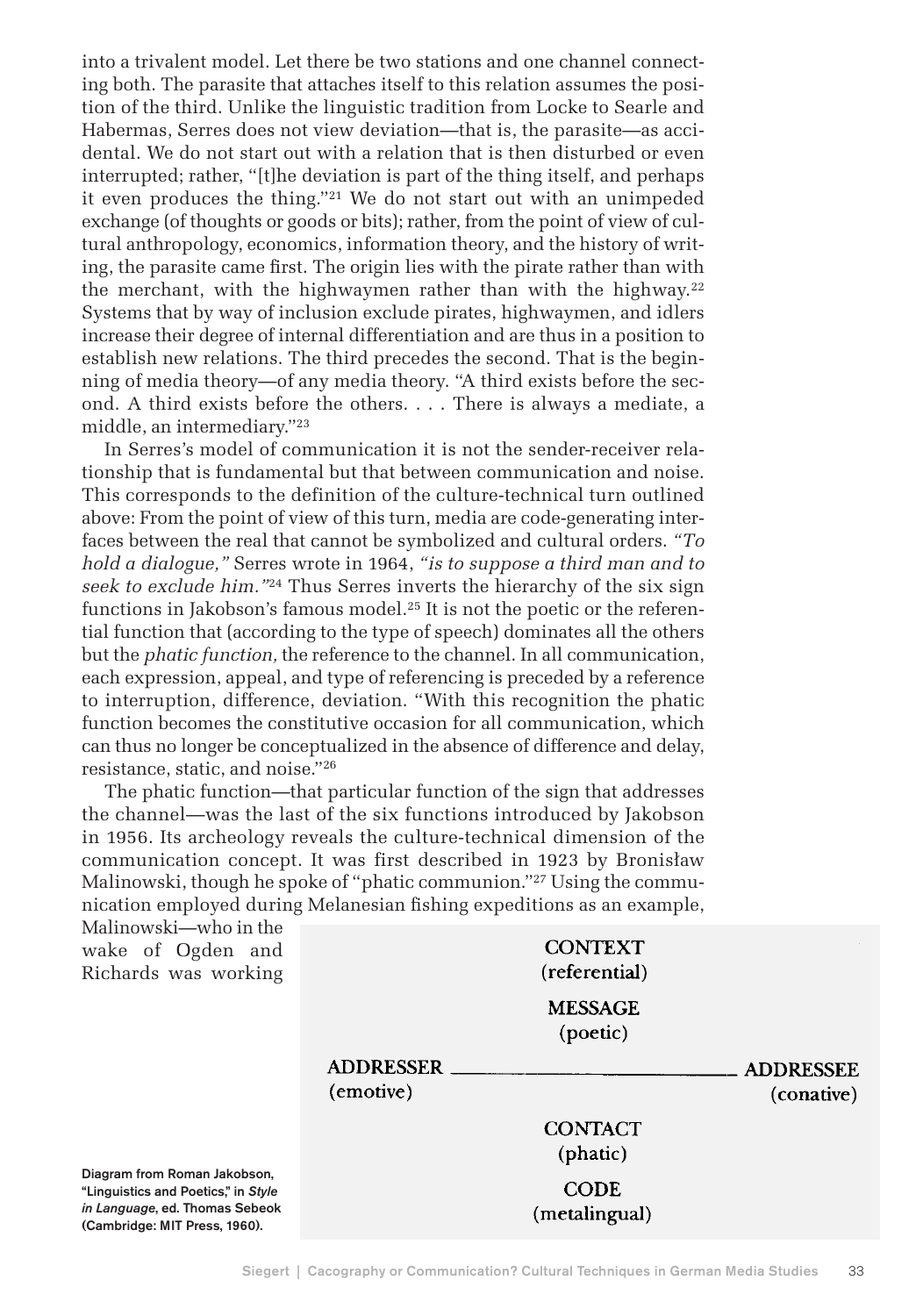on a theory of meaning linked to situational contexts—developed a model of meaning that he called "speech-in-action." "Phatic communion," however, denotes a linguistic function in the course of which words are not used to coordinate actions, and certainly not to express thoughts, but in which a community is constituted by means of exchanging meaningless utterances. When it comes to sentences like "How do you do?" "Ah, here you are," or "Nice day today," language appears to be completely independent of the situational context. Yet a real connection does exist between phatic communication and situation, because in the case of this particular type of language the situation is one of an "atmosphere of sociability" involving the speakers but created by the utterances.

But this is in fact achieved by speech, and the situation in all such cases is created by the exchange of words. . . . The whole situation consists in what happens linguistically. Each utterance is an act serving the direct aim of binding hearer to speaker by a tie of social sentiment or other.<sup>28</sup>

The situation of phatic communion is therefore not extralinguistic as in the case of a fishing expedition; it is the creation of the situation itself. It is a mode of language in which the situation as such appears or in which language thematizes the "basis of relation."

Malinowski's discussion of phatic communion bears a remarkable resemblance to Serres's theory of communication, according to which communication is not the transmission of meaning but the exclusion of a third. "The breaking of silence, the communion of words is the first act to establish links of fellowship, which is consummated only by the breaking of bread and the communion of food."29

Malinowski's parallel between the communion of food and the communication of words establishes an intrinsic connection between eating and speaking that is also apparent in Serres's model of the parasite. For Malinowski as well as for Serres, to speak in the mode of "phatic communion" is at first merely an interruption—the interruption of silence in Malinowski's anthropological model and the interruption of background noise in Serres's information-theoretical model. Communication is the exclusion of a third, the oscillation of a system between order and chaos. The link between Malinowski's phatic communion and Serres's "being of relation" (i.e., the parasite) is Jakobson's functional scheme that shortcircuits the channel (in the sense of Shannon's information theory) with Malinowski's "ties of union": "The phatic function is in fact the point of contact between anthropological linguistics and the technosciences of information theory."30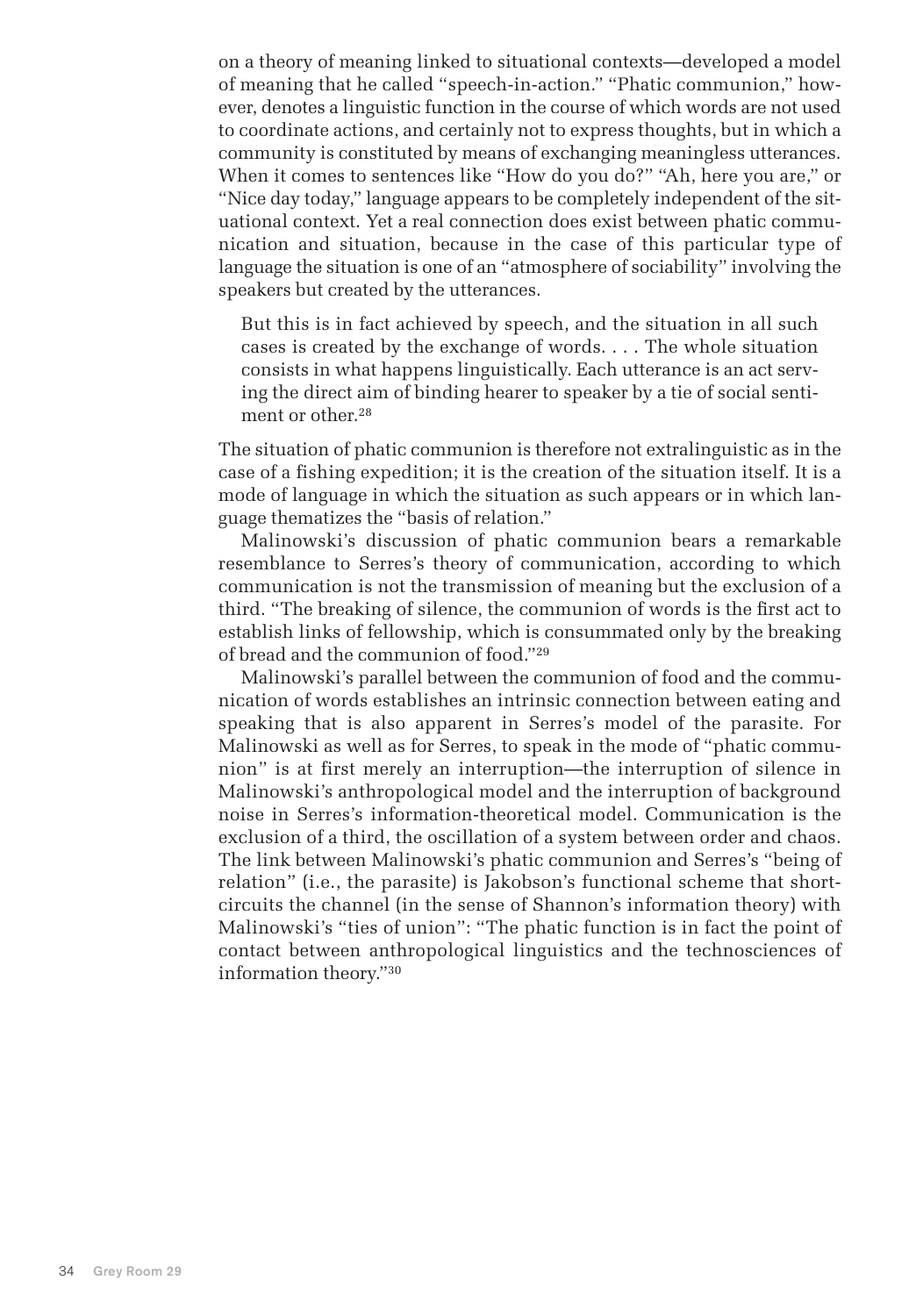For Serres, then, communication is not primarily information exchange, appeal, or expression but an act that creates order by introducing distinctions, and this is precisely what turns means of communication into culture techniques. As stated above, every culture begins with the introduction of distinctions: inside/outside, sacred/profane, intelligible speech/barbarian gibberish, signal/noise. A theory of cultural techniques that, like Serres's, was to posit the phatic function as its point of departure would also be a history and theory of interruption, disturbance, deviation. Such a history of cultural techniques may serve to create an awareness for the plenitude of a world of as yet undistinguished things that, as an inexhaustible reservoir of possibilities, remain the basic point of reference for every type of culture.

I will illustrate this by using three examples that describe completely different constellations. The first example involves two elementary cultural techniques of the early modern age, the use of zero and the typographic code; the second concerns the parasite as a message of analog channels; and the third focuses on the relationship between noise and message in digital media. I have to emphasize, however, that these examples do *not* amount to any kind of historico-philosophical three-step.

# **Case I: Typography**

On his way to the court of the Ottoman emperor in 1555, Ogier Ghiselin de Busbecq, an ambassador for the Austrian monarch Ferdinand I, discovered on the wall of a temple (to be precise, of a Sebasteion) in the precinct of the Haci Beiram Mosque in Angora (Ankara) a Latin inscription that he identified as a copy of the famous *Index rerum gestarum,* the account of the achievements of Augustus written by the emperor himself. Busbecq only needed to read the heading:

RERVM GESTARVM DIVI AVGVSTI QVIBVS ORBEM TERRARUM IMPERIO POPVLI ROMANI SVBIECIT ETINPENSARVM QVAS INREM PVBLICAM POPVLVMQVE ROMANVM FECIT INCISARVM INDVABVS AHENEIS PILIS QVAE SVNT ROMAE POSITAE EXEMPLAR SVBIECTVM.<sup>31</sup>

(Below is a copy of the acts of the Deified Augustus by which he placed the whole world under the sovereignty of the Roman people, and of the amounts which he expended upon the state and the Roman people, as engraved upon two bronze columns which have been set up in Rome.)

The discovery of this monument of occidental cultural history, which the nineteenth-century historian Theodor Mommsen called the "queen of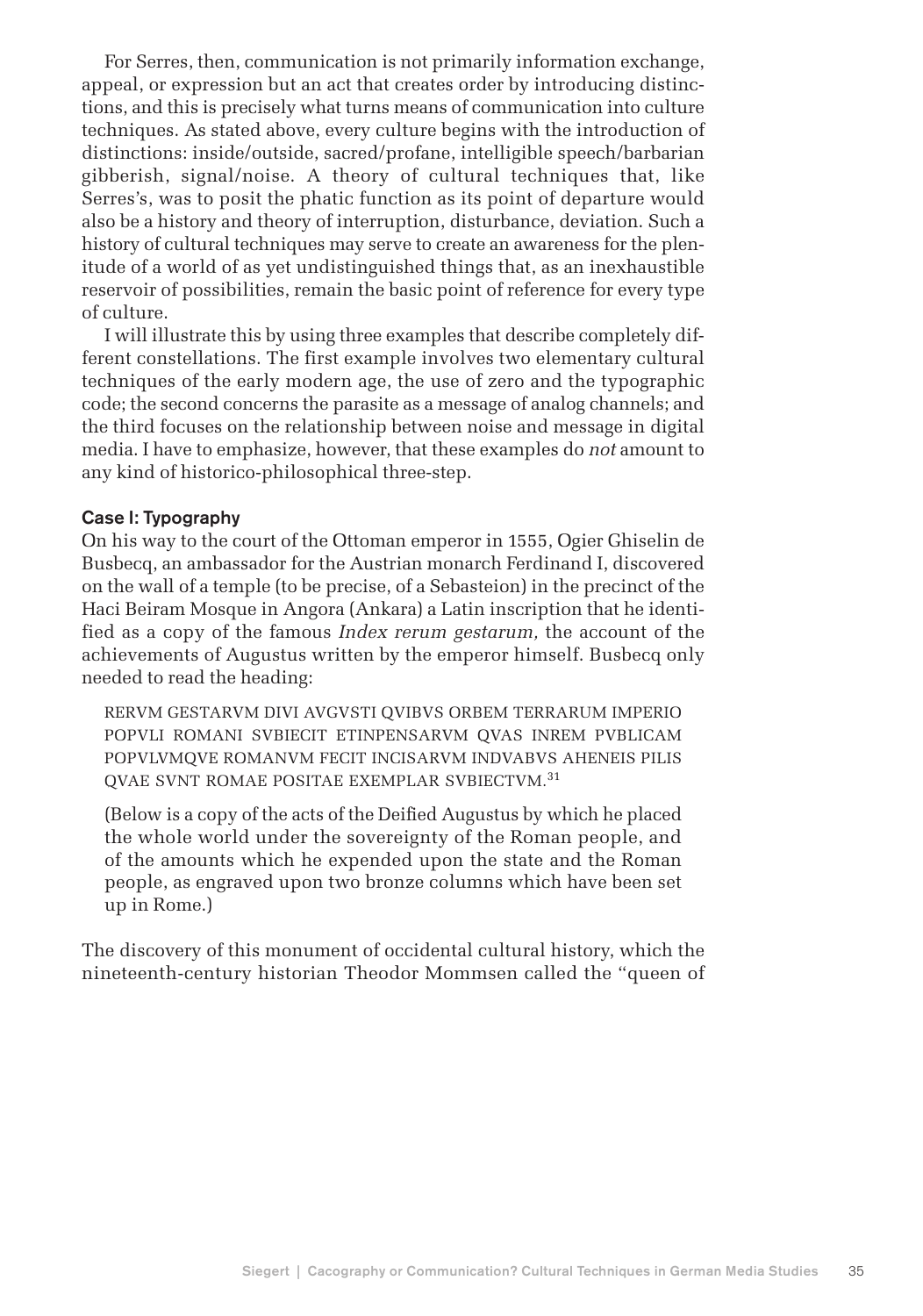inscriptions," was by no means accidental. Throughout his journey through the Balkans and Asia Minor, Busbecq had been trying to communicate with classical antiquity. His media of communication were inscriptions and coins. His communication format was the *lectio* (in the double meaning of collecting and reading)—corresponding to the Judeo-Christian tradition of *legere* that combines the cultivation of the land with the practice of reading. The biblical topos is the story of Ruth the Moabite, who plucked ears of corn left by the reapers on the field of Boaz and who was chosen to be an ancestor of King David (Ruth 2: 4). Medieval monastic didactics turned Ruth the parasite into an ideal student who—to quote the prologue to the tenth-century sermons of the abbot of Morimond—by means of copying "collects the heavenly bread which is the word of God in order to satisfy the hunger of his soul."32

In less humble fashion, the first editor of the *Res gestae* speaks of the more than two hundred Greek inscriptions that Busbecq "harvested with his writing tube (*calamo exarata*)."33 Difference and deviation have turned into a cultural technique that processes residues and leftovers. Culture itself appears as a bricolage of spoils. Yet the communication with antiquity envisioned by Busbecq turns out to be a laborious venture, because the channel linking him to antiquity is inhabited by another, more powerful parasite: the Turks. The Turks use coins as weights, or they melt them down to manufacture bronze vessels.34 More seriously, the Turkish transmission of biblical times and ancient Greek appears to Busbecq to be quite literally deranged:

The Turks have no idea of chronology and dates, and make a wonderful mixture and confusion of all the epochs of history; if it occurs to them to do so, they will not scruple to declare that Job was a master of the ceremonies to King Solomon, and Alexander the Great his commanderin-chief, and they are guilty of even greater absurdities.<sup>35</sup>

Busbecq learns in passing that history is a function of contingent cultural techniques. The Ottoman realm is just one of many possible worlds that were not realized in the Christian or European domain; in this quotation, the possible appears as the deranged, which is another name for the parasitical deviation. Thus we encounter a problem that concerns the history of cultural techniques on a basic level: namely, that history is itself an order produced by cultural techniques. Busbecq writes that the parasitical intrusions of the Turks are to blame for the illegible Greek and Roman inscriptions, such as the *Monumentum Ancyranum,* he keeps encountering:

I had it [the inscription] copied out by my people as far as it was legible. It is graven on the marble walls of a building, which was probably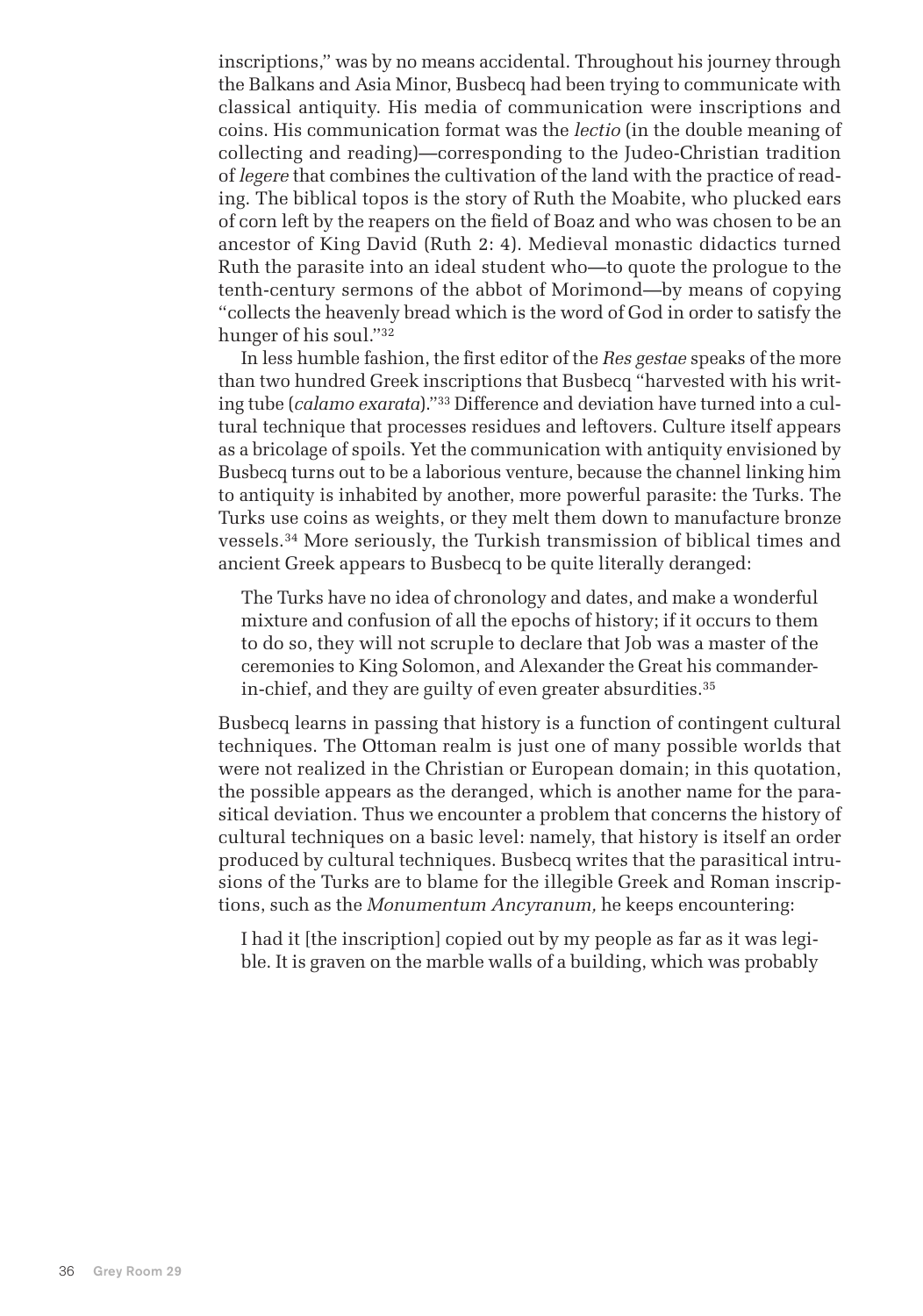the ancient residence of the governor, now ruined and roofless. One half of it is upon the right as one enters, the other on the left. The upper paragraphs are almost intact; in the middle difficulties begin owing to gaps; the lower portion has been so mutilated by blows of clubs and axes as to be illegible. This is a serious loss to literature and much to be deplored by the learned.36

The comments written by conquerors are truly shattering.

Busbecq's copy appeared in print for the first time in an Aurelius Victor volume edited by Andreas Schott in 1579. Humanists like Schott, who commanded the new typographic storage technology, were charged with removing fragments from stone, or from the reach of barbarian writing utensils, and, by making use of the new print medium and the system of courtly libraries, rendering them legible enough to facilitate a new communication with antiquity undisturbed by any barbarian influence. Under these conditions, however, the real location of the letters on the interior walls of a temple surrounding the reader cannot be addressed. *Media lacunis laborare incipient—*"in the middle difficulties begin owing to gaps," Busbecq writes in his letter of 1555. *Desunt quaedam—*"a lot is missing," comments the editor in charge of the typographic reproduction of 1579. Where Busbecq had used a locative adjective in order to speak of gaps, Schott refers to missing textual units.37 *Desunt quaedam* doesn't point to gaps at all but to a sign that Schott in all likelihood had invented himself:

| ANNOS, VNDEVIGINI, NATUS, EXERCITVM, PRIVATO, CONSILIO, ET. |
|-------------------------------------------------------------|
| PRIVATA. IMPENSA. COMPARAVI. TEROVE. M FACTIONIS.           |
| OPPRESSAM. IN. LIBERTATEM. VINDICAVI DECRETIS.              |
|                                                             |
|                                                             |
|                                                             |
|                                                             |
|                                                             |
| $\cdots$ Desunt quaedam <sup>38</sup>                       |

Finally, only a few scattered words remain in an ocean of dots:

| A. ME GENTES  THORVM. |  |  |  |  |  |  |  |  |  |  |  |  |  |  |  |  |  |  |  |  |  |  |  |  |  |
|-----------------------|--|--|--|--|--|--|--|--|--|--|--|--|--|--|--|--|--|--|--|--|--|--|--|--|--|
|                       |  |  |  |  |  |  |  |  |  |  |  |  |  |  |  |  |  |  |  |  |  |  |  |  |  |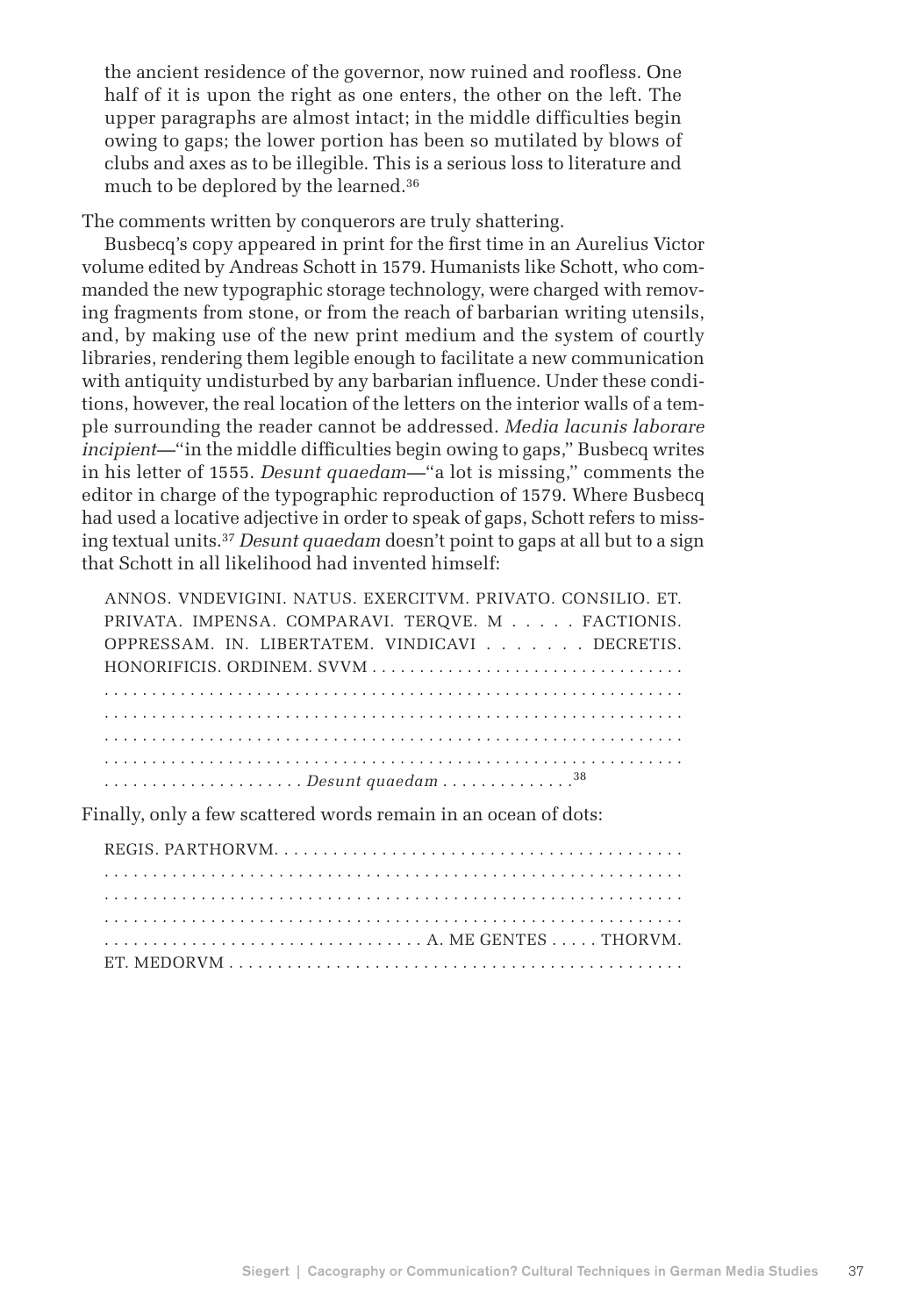| Et haec quoque expunxerunt immanes Turcae <sup>39</sup> |  |  |  |  |  |  |  |  |  |  |  |  |  |  |  |  |  |  |  |  |  |  |  |  |  |  |  |  |  |  |  |  |  |  |  |  |  |  |  |  |  |  |
|---------------------------------------------------------|--|--|--|--|--|--|--|--|--|--|--|--|--|--|--|--|--|--|--|--|--|--|--|--|--|--|--|--|--|--|--|--|--|--|--|--|--|--|--|--|--|--|

*Et haec quoque expunxerunt immanes Turcae*—"and this, too, the cruel Turks destroyed." Or, in a more literal translation, *expunged.* Was Schott aware of his double entendre that in a bizarre way blurred the distinction between his activities and those of the barbarian commentators? It is as if the Turks, anticipating editorial interpolations, had already described the gaps as a series of dots.

In Busbecq's account there is left and right, up and down, and a center. The cultural technique of reading appears as a physical technique based on a spatial system of orientation that uses the body of the reader as its point of reference. With the edited text, however, the speaker can no longer be located. The space referred to by Schott's commentary is linked to the gaze of a bodiless subject. To respond to the statement "A lot is missing" with the question "Where?" makes no sense because the response "here" is already implicit in the comment. Any reference to a three- or two-dimensional monument no longer exists. The space the commentary refers to is exactly the same space that is taken up by the commentary on paper and that is marked by the dots: the space of the text, a topological, "digitized" space.

Schott's dots uncover what in the case of undisturbed textual communication remains hidden: that by making use of a parasitical (supplementary) carrier the text refers to a symbolic order based on a place-value system. An obvious analogue is the Indo-Arabic place-value system, a cultural technique imported by thirteenth-century Italian merchants. In the Indo-Arabic numeral system, tens, hundreds, and thousands are not explicitly written out; they are always already implicitly coded by the place that has been assigned to a digit. It is important to keep in mind that in this numeral system the spatial extension of the paper is an integral part of the numerical sign. This becomes evident in the case of zero, which marks the spatiality of the digit in the symbolic. Place-value systems are codes that take into account the media employed to store and transmit them. The channel, the parasite, is not *supplementary,* but *the ground* for the operationality of numerals. Digits are signs that can be absent from their place (as opposed to Roman numerals that cannot be absent from their place because they have no place value). In turn, the dots introduced by Schott as signs for missing textual units are invisibly present in every letter and become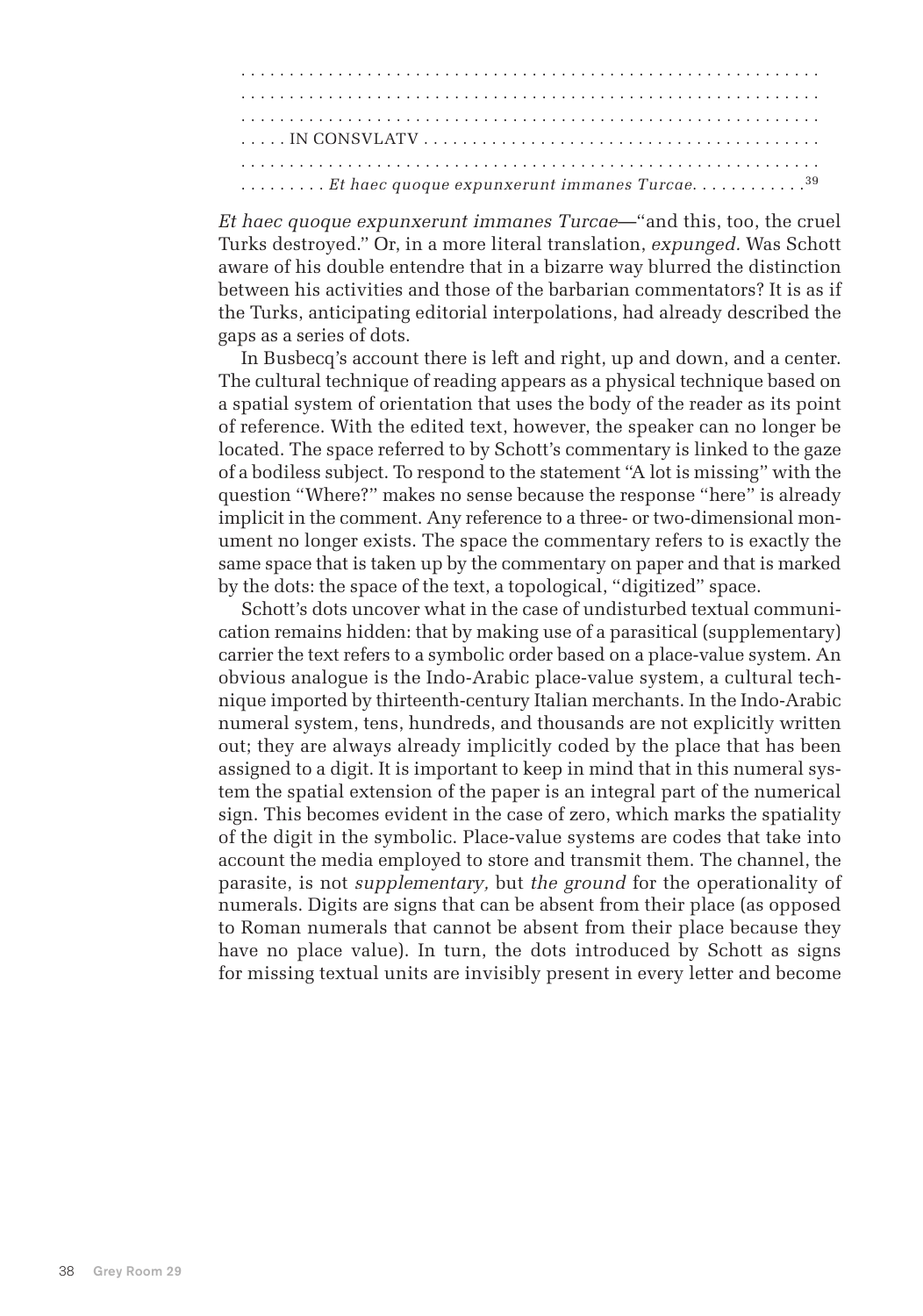visible only when the letter is missing. Just as the invention of zero allows us to write the absence of a digit, Schott's dot is an invention that allows us to write the absence of a letter, thereby turning real gaps into a set of discrete, countable elements. The real is digitized, and the textual space is removed from barbarian cacography.

Brian Rotman has drawn attention to the close relationship between early modern algebra—as a symbolic order based on zero—and linear perspective.40 The only position that the reading subject can assume vis-à-vis a printed text is the same that the viewing subject assumes vis-à-vis a perspectival picture. It is the position "of the gaze, a transcendent position of vision that has discarded the body . . . and exists only as a disembodied *punctum.*"41 With this in mind, a second parallel between linear perspective and typographic textual order suggests itself. Just as Leon Battista Alberti's treatise *Della pintura* has the surface of the painting act as window that allows us to see the objects located beyond by imposing an orthogonal grid, typographic digitization renders the monument—in Foucault's words—"transparent."42 Gazing through the printed text, we behold the true, indestructible, and complete text of the *Res gestae* in much the same way as we catch sight of the true shape of things through Alberti's window. Whereas the real still allowed for the possibility of a necessarily fragmented text, typographic coding gives rise to the notion of a necessarily complete text.43 The third precedes the second: The typographic channel constitutes antiquity as a communication partner for humanist readers.

# **Case II: Analog Media**

My second example concerns a further attempt, undertaken about 350 years later, to install a communication channel between the present and Roman antiquity, Franz Kafka's famous "Pontus dream":

Very late, dearest, and yet I shall go to bed without deserving it [Kafka writes to his fiancée, Felice Bauer]. Well, I won't sleep anyway, only dream. As I did yesterday, for example, when in my dream I ran toward a bridge or some balustrading, seized two telephone receivers that happened to be lying on the parapet, put them to my ears, and kept asking for nothing but news from "Pontus"; but nothing whatever came out of the telephone except a sad, mighty, wordless song and the roar of the sea. Although well aware that it was impossible for human voices to penetrate these sounds, I didn't give in, and didn't go away.<sup>44</sup>

The dream represents a new version of the old invocation of the Muses.<sup>45</sup> It is no longer the mouth of the Homeric Muse that speaks at the origin of language but the background noise of the telephone channel, the signal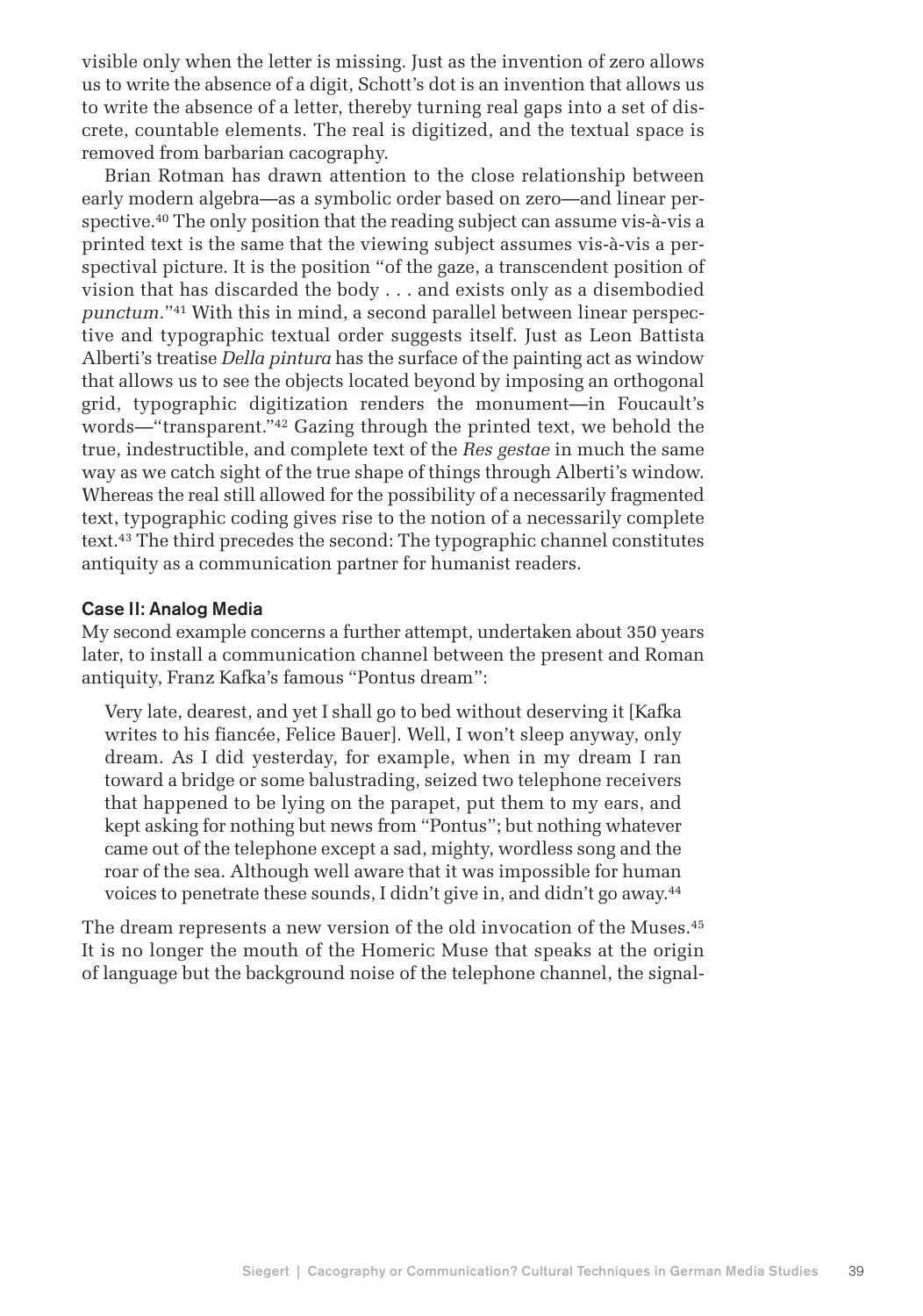theoretical "ground of being," as Serres would have it. No sign penetrates this noise to reach the ears of the dreamer, just an uncoded signal, that wordless song that is also "the only real and reliable thing" transmitted by the phones in Kafka's *Castle.*<sup>46</sup> The message is almost entirely reduced to its phatic function of referring to the channel as a nonrelating entity (i.e., as a parasite). From a technohistorical point of view, this song may be identified as the voice of the telephone introduced by Philipp Reis in 1863, a reading, incidentally, supported by the context of Kafka's letter.47 But the importance of this technohistorical reminiscence becomes apparent only once the song emanating from the receivers is deciphered as an allusion to the Siren songs of the *Odyssey,* because the latter explains the alluring and seductive quality of the song that chains the dreamer to the telephone receivers. It is the lure of death. Kafka moves the mythic origin of language (and of culture) from the anthropological domain to that of the nonhuman, where the distinctions between language and noise, animals and human beings are abolished, and which threatens—or, rather, seduces—Ulysses with his own demise. The origin of language has been relocated to the realm of nonhuman signaling technology, and it is there that the dreamer hopes to hear the classical voice of Roman antiquity. For the "news from Pontus" are in fact nothing but Ovid's *Tristia,* with which the exiled poet tried to retain his *latinitas* by putting into words his despair over being exiled to the Black Sea. This experience of alienation as a distance from humanity, this barbarism in the classical sense, is no longer located in the non-Latin sounds emanating from barbarian mouths; it is now based on the noise of a technical channel that human voices cannot traverse. The conceptual frame that determines the Other as well as the humanity of one's own voice has been shifted: In the age of technological media, being barbarian (and being human) is no longer defined by the geographical and confessional bound-

nitin mm/w/m/mmmmm/mmm defaher remondershivin enterations  $\mu$ m $\rightarrow$ - ge emavers besicht. 'ratratrendenpollan vous rehen apparat die -herren studierenden d ter post und telearant henschule elvereling

aries of Christian Europe but by the difference between signal and noise. This, however, is a difference that alters the relationship between cultural techniques and parasites. The following depiction may illustrate this: It is an ad for the telegraph developed by Pollak and Virág that was able to transmit handwritten messages, but that was able to do so only because it defined handwriting as just another cursive script or cacography.48

The Pollak/Virág telegraph handwriting is a signal much like the song of the Sirens. Writing, that elementary cultural technique, emerges out of an operation that concerns the channel (the parasite)

**Signal, character set and sample telegram of the Pollak/Virág telegraph.**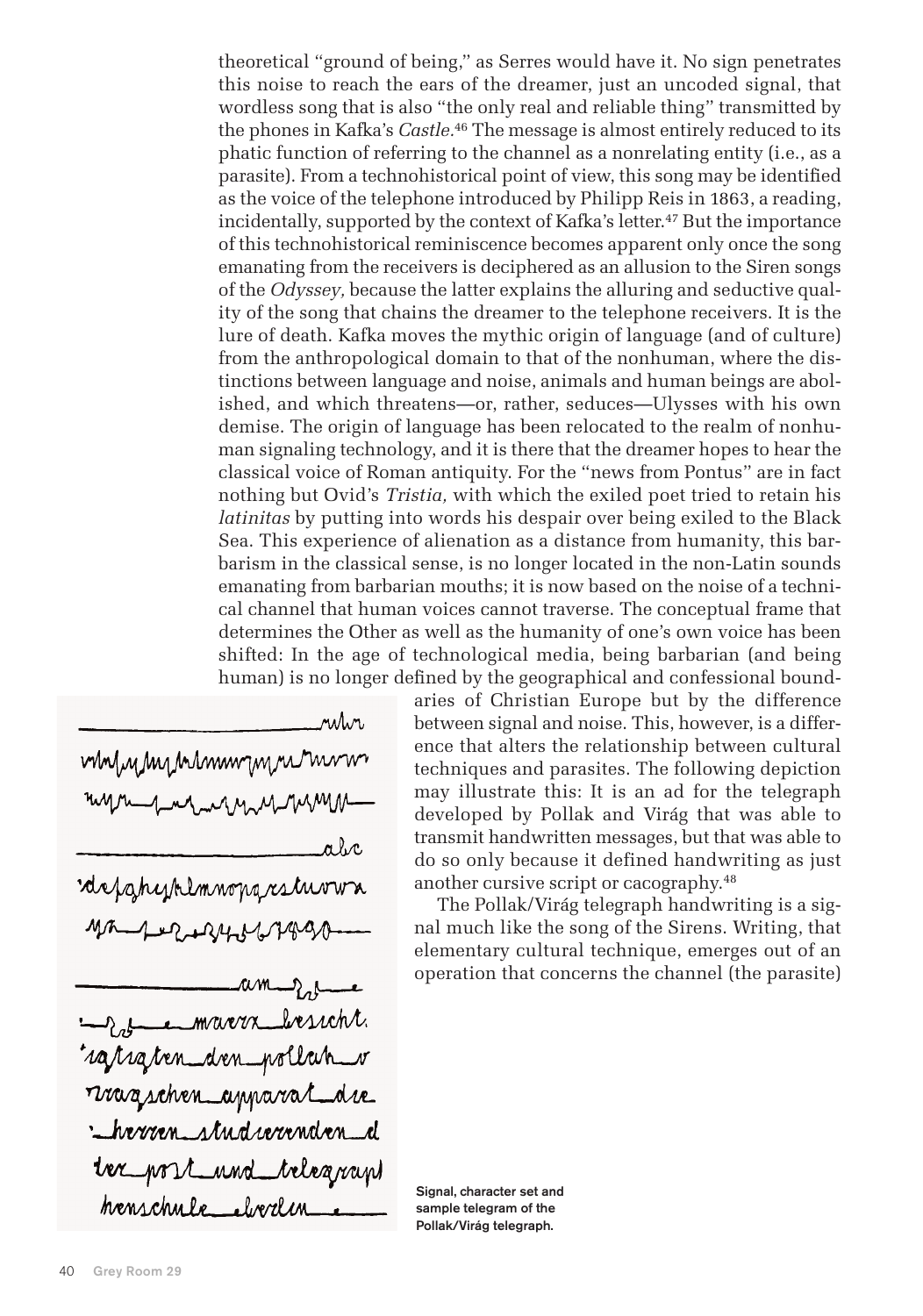itself: It is the filtering out of signals from noise. This is, no doubt, an apocryphal example that cannot claim more than emblematic value. Yet, as my last example will clarify, the logic that it manages to illustrate becomes nothing less than systemic in the dominant cultural technique of our present: the order of digital signals.

# **Case III: Digital Media**

In 1968, the Saarländische Rundfunk and Radio Bremen broadcast a radio play by Max Bense and Wolfgang Harig that presented Claude Shannon's mathematical theory of communication as an approximation of a natural language.49 Entitled *The Monologue of Terry Jo,* the play referred to a girl who had been found in a boat adrift off the coast of Florida in November 1961. Though unconscious, she spoke incessantly. The play starts with a computer-generated text that in nine steps gradually approaches the girl's uninterrupted flow of speech. By staging the discourse of an unconscious person in such a way, the play demonstrates that in the age of signal processing meaning is nothing but "a sufficiently complex stochastic process."50 Shannon had demonstrated in his "Mathematical Theory of Communication" how, regardless of any grammatical deep structure or system of meaning, a natural language may be synthesized using a series of approximations, whereby the selection of a given letter depends on the probability with which it follows the preceding letter (digram structure), the two preceding letters (trigram structure), and so on.51 *The Monologue of Terry Jo* starts out with a zero-order approximation; that is, all signs are independent of each other and equi-probable: "fyuiömge—sevvrhvkfds züeä—sewdmnhf—mciöwzäikmbw." The play then proceeds via a firstorder approximation (symbols still independent of each other but occurring with the frequencies of German text) to a second-order approximation (German digram structure): "enie—sgere—dascharza—vehan—st n—wenmen"; and from there to a third-order approximation that already contains combinations of letters that look suspiciously German: "zwisch woll möchte mit sond / ich scheid solch üb end leb gross sein und solch selb/hab hoff schluss nicht geb"; and so on.<sup>52</sup> The radio turns into a technological muse's mouth that gives birth to language—random selections from a repertory of events with differing frequencies, from a noise whose statistical definition as an equi-probable distribution of independent signs makes it possible to interpret the channel itself as a source of information. *It* speaks.

The step leading from an analog, infinite set of signals to a finite and limitable set of selectable signals leads to the exchangeability of channel and source that is typical for the information-theoretical model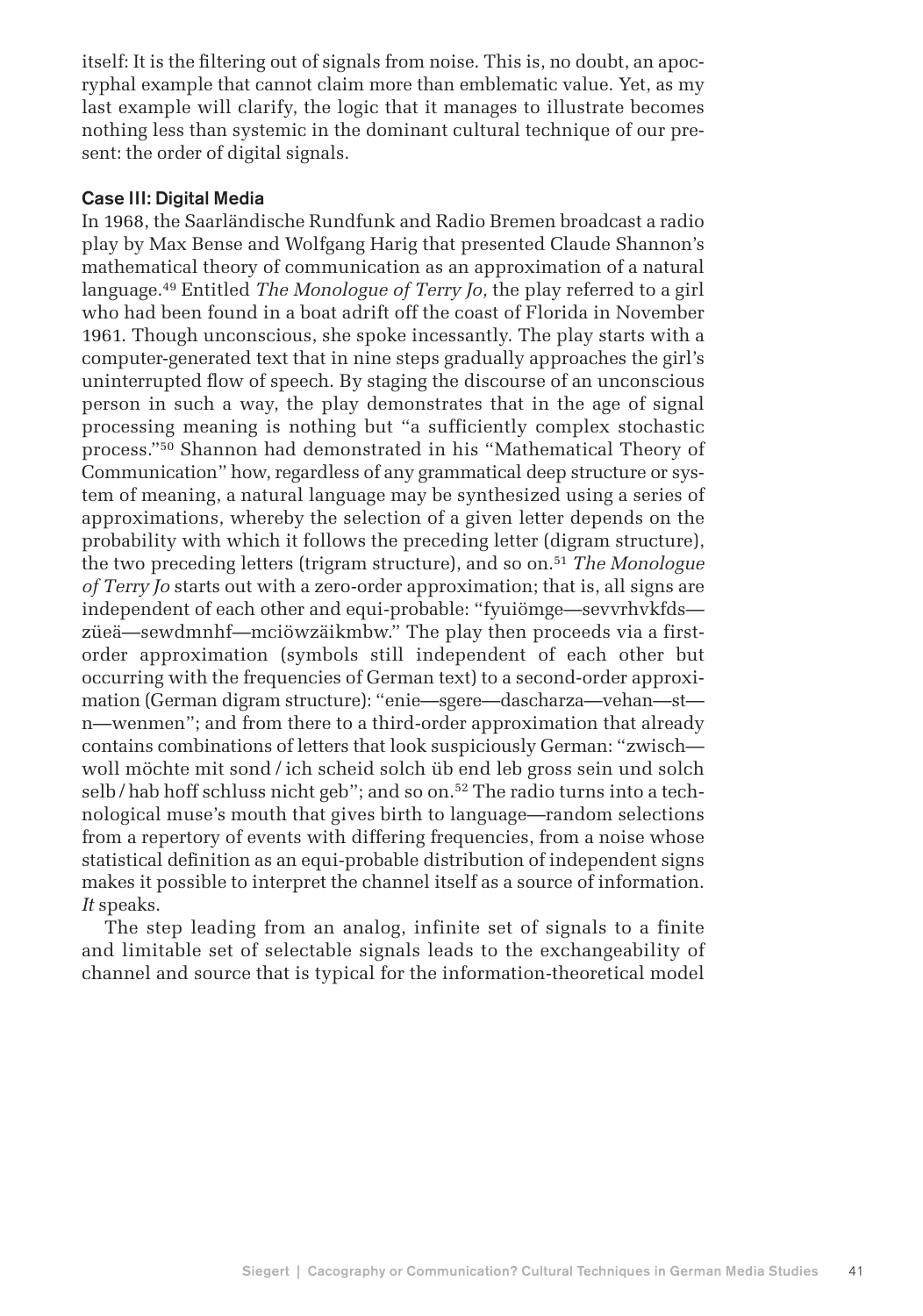of communication. Human voices may not be able to penetrate this flurry of particles, but it does allow for the synthesizing of a vocoder voice.

In a 1958 radio essay on Lewis Carroll's "Jabberwocky," Max Bense described the inversion of the logocentric understanding of signs as a signature mark of twentieth-century media culture. The claim of traditional metaphysical theory that "the word is the carrier of meaning" is based on the assumption that "meaning exists prior to words"; however, Lewis Carroll was willing to maintain the "pre-existence of words—words understood as pure signals—prior to meaning."53 As signals, words come before their meaning. Like physics, aesthetics is a science whose primary object is signals, the physical materiality of signs.

Thus a completely new understanding of the world permeating physics, logic, linguistics and aesthetics is emerging—an understanding which, briefly put, replaces

- beings with frequencies
- qualities with quantities
- things with signs
- attributes with functions
- causality with statistic.<sup>54</sup>

"Each and every communicative relation in this world," Bense wrote in *Einführung in die informationstheoretische Ästhetik* (Introduction to Information-Theoretical Aesthetics), "is determined as a signaling process. The world is the sum total of all signals, that is, of all signaling operations."55 Accordingly, Bense (much like Serres, and prior to him) derives a critique of the concept of signals. For Bense, Peirce has to be grounded in Shannon; semiotics has to be grounded in information theory. "With this signal-theoretical conception," he notes, "the sign remains a material construct."56

This opens up the possibility of a culture-technical approach to communication theory: The basic operation of those cultural techniques responsible for processing the distinction between nature and culture, or barbarism and civilization, is a filtering operation. If the goal of communication processes—be it breaking bread or breaking silence—is to establish social ties by means of transcending matter and turning it into a sign, then this sign first has to be produced in the technical real. If the culture-technical operation of filtering that generates this sign from noise is in the position of a third that precedes the second and first, then Serres's work enables us to comprehend the range and impact of the current turn of cultural techniques. "We are," Serres writes in "The Origin of Language,"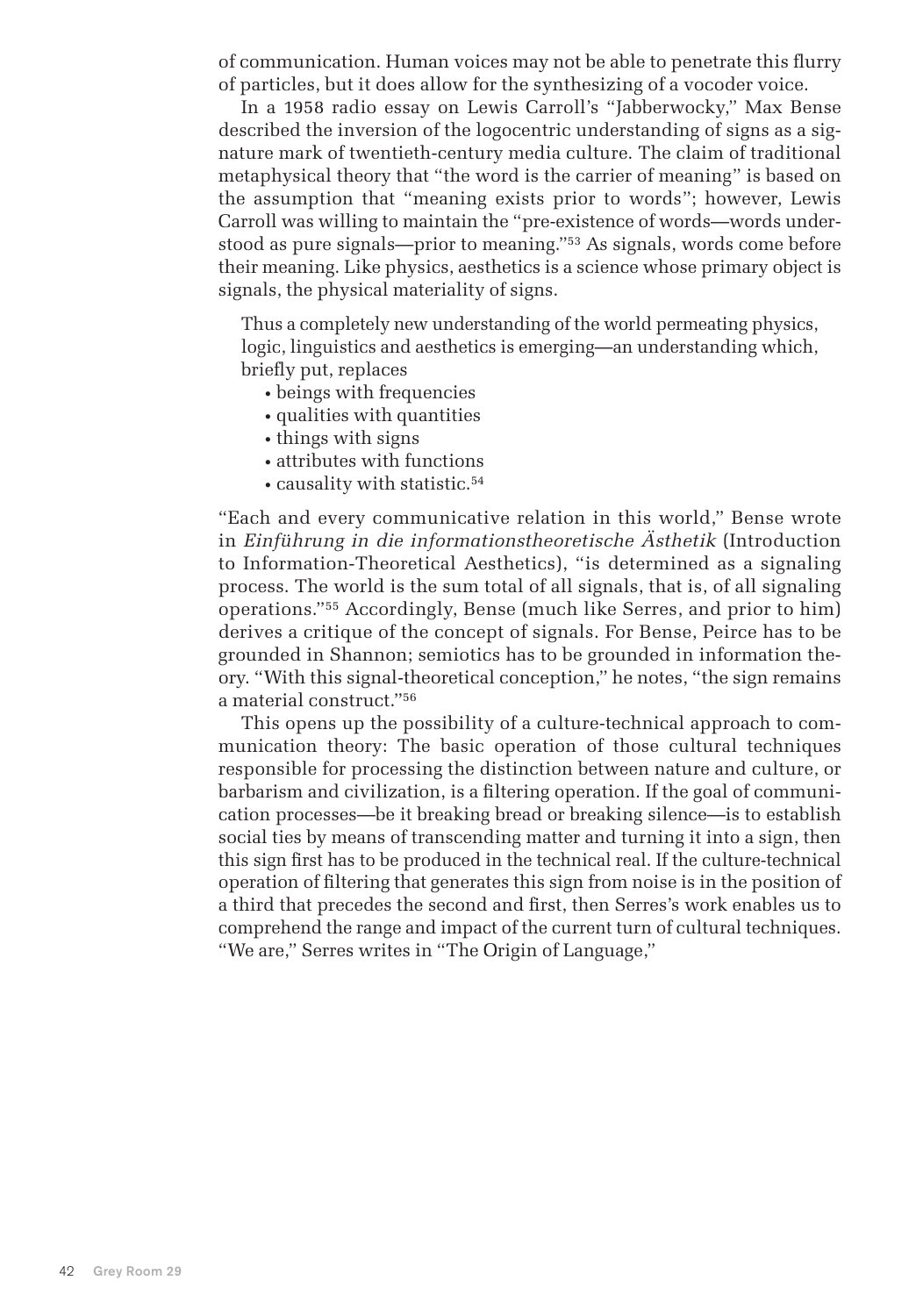submerged to our neck, to our eyes, to our hair, in a furiously raging ocean. We are the voice of this hurricane, this thermal howl, and we do not even know it. It exists but it goes unperceived. The attempt to understand this blindness, this deafness, or, as is often said, this unconsciousness thus seems of value to me.<sup>57</sup>

It is not a matter of man disappearing but of having to define, in the wake of the epistemic ruptures brought about by first- and second-order cybernetics, noise and message relative to the unstable position of an observer. Whether something is noise or message depends on whether the observer is located on the same level as the communication system (e.g., as a receiver) or on a higher level, as an observer of the entire system. "What was once an obstacle (a parasite) for the message turns around and adds itself to the information."58 If exclusion and inclusion, parasite and host, are no more than states of an oscillating system or a cybernetic feedback loop, then it becomes necessary once more to inquire into those cultural techniques that, as media, process distinctions.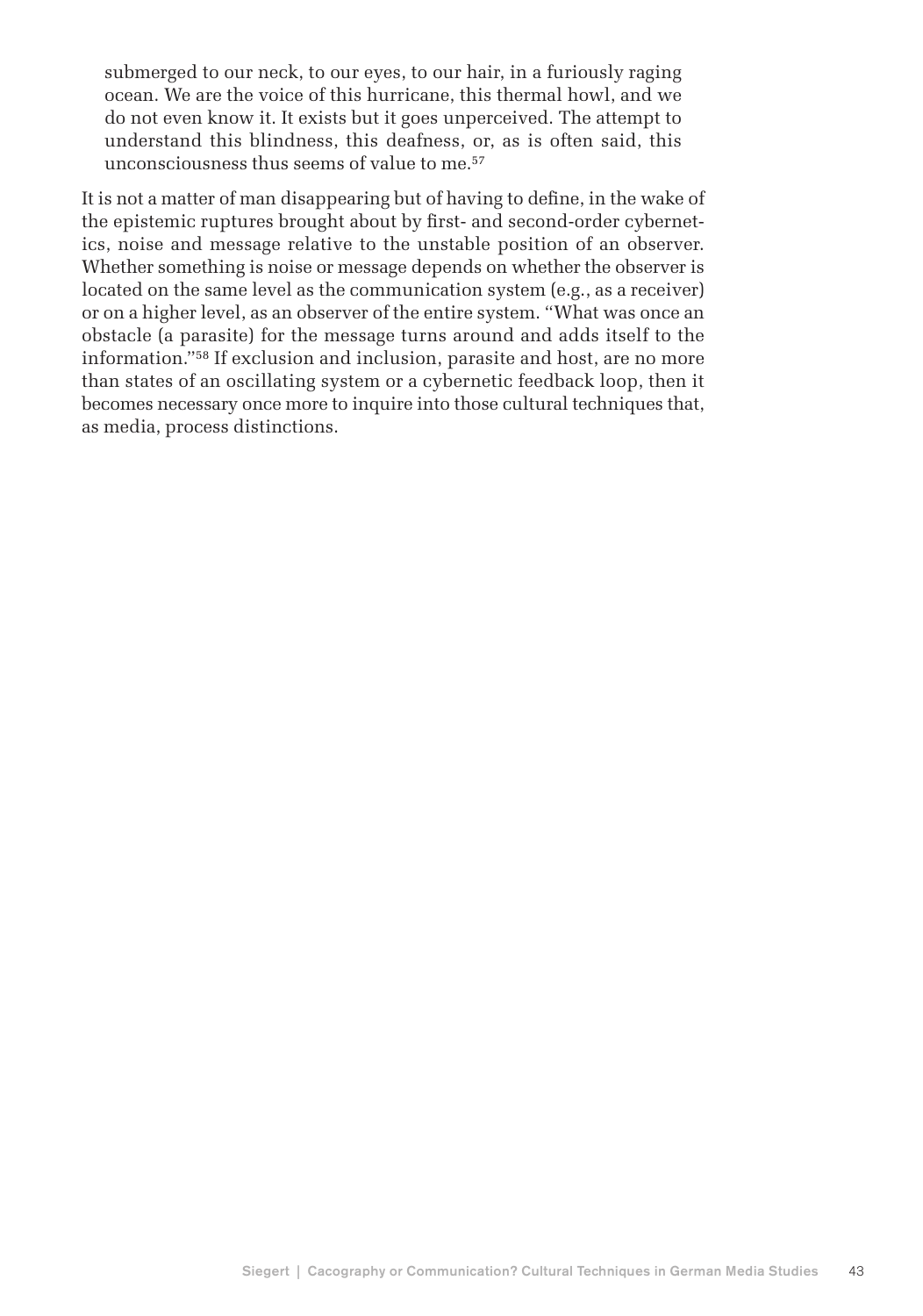#### **Notes**

1. For example, Sven Grampp, "Erben der Gutenberg-Galaxis: Kulturgeschichte als Mediengeschichte im medientheoretischen Diskurs," *Archiv für Mediengeschichte* 6 (2006): 73–86.

2. For example, Friedrich Kittler and Georg Christoph Tholen, eds*., Arsenale der Seele* [Arsenals of the Soul]*: Literatur- und Medienanalyse seit 1870* (Munich: Fink, 1989); and Jochen Hörisch and Michael Wetzel, *Armaturen der Sinne* [Armatures of the Sense]*: Literarische und technische Medien 1870 bis 1920* (Munich: Fink, 1990).

3. For example, see Erhard Schüttpelz, "Die medienanthropologische Kehre der Kulturtechniken," *Archiv für Mediengeschichte* 6 (2006): 87–110. [Translator's note: *Kulturtechniken* is translated either as "cultural *technologies*" or "cultural *techniques.*" While the former is more common, the latter is used here because it draws attention to the fact—which is of importance to Siegert's argument—that said tech*niques* are not to be viewed exclusively as (artifactual) techn*ologies.*]

4. See Schüttpelz, 90.

5. Thomas Macho, "Zeit und Zahl: Kalender- und Zeitrechnung als Kulturtechniken," in *Bild-Schrift-Zahl,* ed. Sybille Krämer and Horst Bredekamp (Munich: Wilhelm Fink Verlag, 2003), 179.

6. See Marcel Mauss, "Techniques of the Body," in *Incorporations,* ed. Jonathan Crary and Sanford Kwinter (New York: Zone Books, 1992), 454–477.

7. This, however, serves to establish a problematic proximity between cultural techniques and the increasingly popular notion of "rituals." See Gerhard Neumann and Sigrid Weigel, "Literaturwissenschaft und Kulturwissenschaft," in *Die Lesbarkeit der Kultur: Literaturwissenschaften zwischen Kulturtechnik und Ethnographie,* ed. Neumann and Weigel (Munich: Fink, 2000), 9–16.

8. See Hartmut Böhme, Peter Matussek, and Lother Müller, *Orientierung Kulturwissenschaft: Was sie kann, was sie will* (Reinbek, Germany: Rowohlt, 2002), 165.

9. A hundred years ago the academic investigation of cultural techniques would have been part of the agricultural and geological sciences. *Meyers Großes Konversationslexikon* of 1904 defines *Kulturtechnik* as "all agriculturally related technical activities that are rooted in the engineering sciences, in particular, in agricultural engineering." *Meyers Großes Konversationslexikon,* 6th ed., vol. 11 (Leipzig-Vienna, n.p., 1905), 793.

10. See Bruno Latour, "The 'Pédofil' of Boa Vista: A Photo-Philosophical Montage," *Common Knowledge* 4.1 (1995): 144–187.

11. Claude Lévi-Strauss*, The Origin of Table Manners: Introduction to a Science of Mythology,* vol. 3, trans. John Weightman and Doreen Weightman (London: Jonathan Cape, 1978), 489.

12. Schüttpelz also notes this. Schüttpelz, 89.

13. See Claudia Jost, *Die Logik des Parasitären: Literarische Texte, medizinische Diskurse, Schriffttheorien* (Stuttgart and Weimar: Verlag J. B. Metzler, 2000). Jost takes her cue from Derrida's essay on the theory of the parasite and hardly touches upon the work of Serres, which may be because she is pursuing an ethical rather than a media-theoretical agenda. See Jacques Derrida, "Subverting the Signature: A Theory of the Parasite," *Blast Unlimited* 2 (1990): 16–21.

14. Plato, *Phaedrus* 276b–c, in *The Collected Dialogues of Plato,* ed. Edith Hamilton and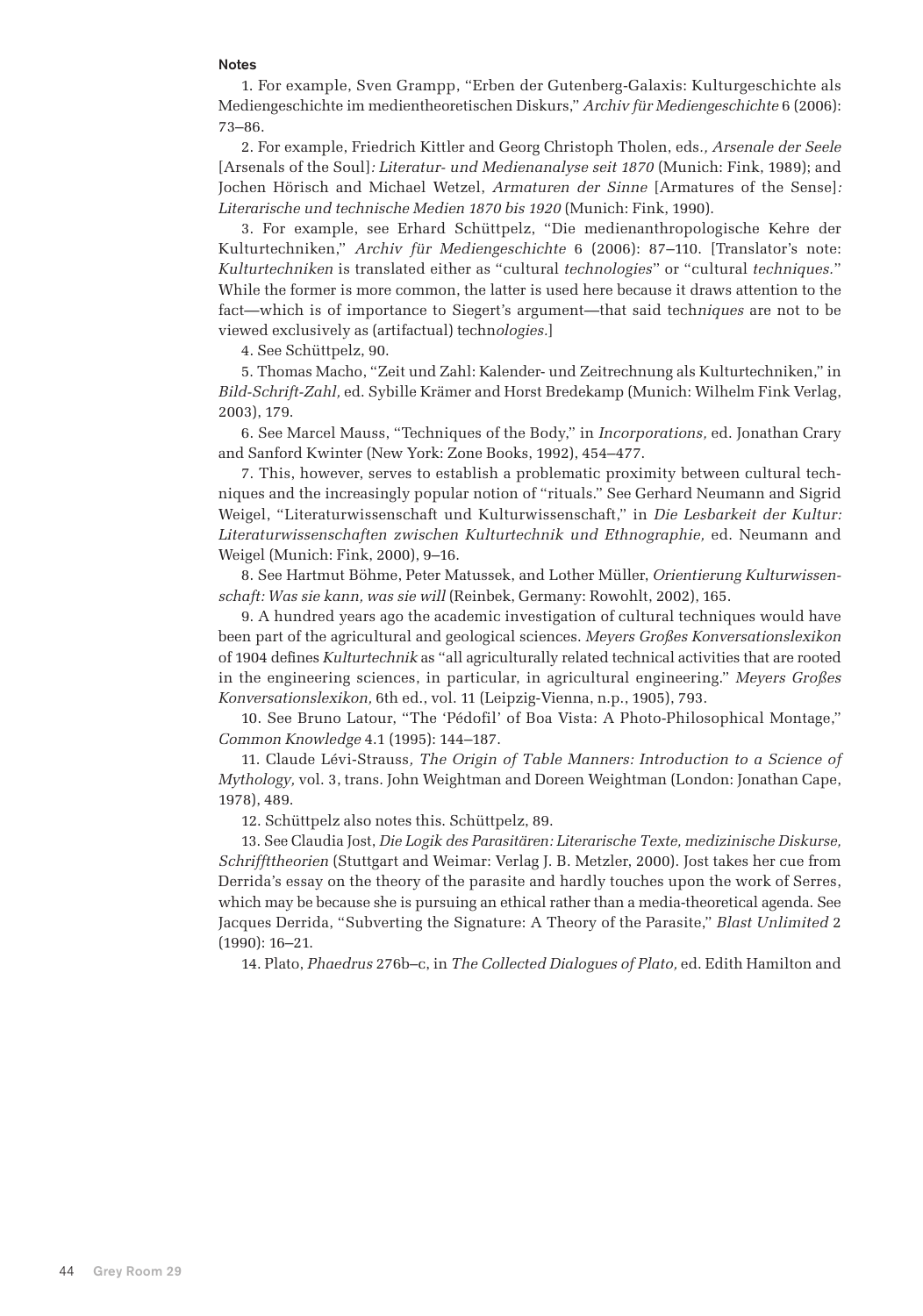Huntington Cairns (Princeton: Princeton University Press, 1982), 521.

15. Plato, *Laws* 704a–705a, in *The Collected Dialogues of Plato,* ed. Hamilton and Cairns, 1297.

16. The next great rupture in the history of cultural techniques occurred once again at a boundary between land and sea, in Genoa, Florence, and Pisa, the upper Italian centers of commerce. The use of Indo-Arabic numerals and double-entry bookkeeping represents a highly complex writing practice that uses the two-dimensionality of the writing surface to maximum effect.

17. Jacques Derrida, *Of Grammatology,* trans. Gayatri Chakravorty Spivak (Baltimore: Johns Hopkins University Press, 1997), 54. Though he never delivered on his promise to furnish a theory of the parasite, Derrida never completely forget it either. See Derrida, "Subverting the Signature," 16–21.

18. Michel Serres, *The Parasite,* trans. Lawrence R. Schehr (Baltimore: Johns Hopkins University Press, 1982), 53.

19. Michel Serres, "Platonic Dialogue," in Michel Serres, *Hermes: Literature, Science, Philosophy,* ed. Josué V. Harari and David F. Bell (Baltimore: Johns Hopkins University Press, 1992), 66.

20. Serres, "Platonic Dialogue," 69.

21. Serres, *The Parasite,* 13; translation altered.

22. For example, fourteenth-century French legal experts discovered that suppressing highway robbery would profit the king. Though roads were not royal property they were *hors du commerce,* which enabled the king to claim a protective function. Highway robbery became a means for extending the monarch's territorial power beyond his domain—roads acted as swaths into territories that were ruled over by the local nobility. See Paul Alliès, *L'invention du territoire* (Grenoble: Presses Universitaires de Grenoble, 1960), 157.

23. Serres, *The Parasite,* 63.

24. Serres, "Platonic Dialogue," 67; emphasis in original.

25. See Roman Jakobson, "Linguistics and Poetics," in *Style in Language,* ed. Thomas Sebeok (Cambridge: MIT Press, 1960), 130–144.

26. Bruce Clarke, "Constructing the Subjectivity of the Quasi-Object: Serres through Latour" (lecture presented at "Constructions of the Self: The Poetics of Subjectivity," University of South Carolina, 1999).

27. "There can be no doubt that we have here a new type of linguistic use—*phatic communion* I am tempted to call it, actuated by the demon of terminological invention—a type of speech in which ties of union are created by a mere exchange of words." Bronisław Malinowski, "The Problem of Meaning in Primitive Languages," in C.K. Ogden and I.A. Richards, *The Meaning of Meaning: A Study of the Influence of Language upon Thought and of the Science of Symbolism* (London: Routledge and Kegan Paul, 1949), 315.

28. Malinowski, 315.

29. Malinowski, 314.

30. Clarke.

31. Theodor Mommsen, ed., *Res gestae Divi Augusti* (Berlin: Apud Weidmannos, 1865), 4.

32. Jean Leclercq, "Saint Bernard et ses sécrétaries," *Révue bénédictine* 61 (1951): 208–229.

33. Andreas Schott, ed., "Ampliss: Viro Augerio Busbequio Exlegato Byzantino, & supremo Curiae Isabellae Praefecto" (Dedication), in Sextus Aurelius Victor, *De vita et*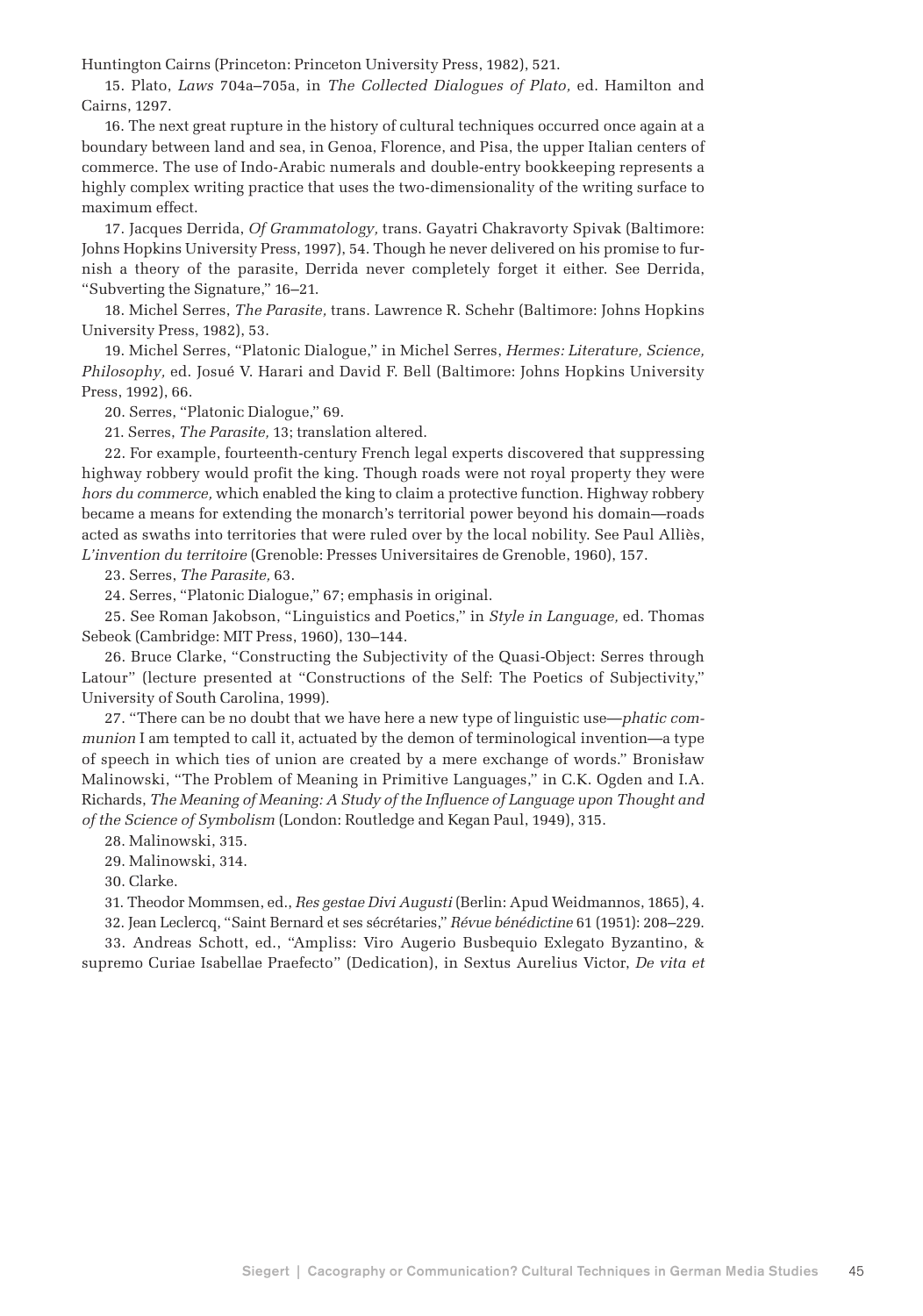*moribus imperatorum romanorum* (Antwerp: Ch. Plantin, 1579), 6.

34. *The Turkish Letters of Ogier Ghiselin de Busbecq,* trans. Edward Seymour Forster (Oxford, UK: Oxford University Press, 1968), 49.

35. *The Turkish Letters,* 55.

36. *The Turkish Letters,* 50.

37. Or Busbecq himself? In his edition of the *Exemplum Busbequinam* (which contains several copies of the copy), Mommsen reproduces only one anonymous insertion: *desiderantur quinque lineae.* Mommsen, xvi. This seems to suggest that the remaining interpolations are the work of Schott.

38. *Res gestae divi Augusti,* in Aurelius Victor, *De vita et moribus imperatorum romanorum,* 70.

39. *Res gestae divi Augusti,* 77.

40. Brian Rotman, *Signifying Nothing: The Semiotics of Zero* (Stanford: Stanford University Press, 1993), 14–22, 28–46.

41. Rotman, 32. Rotman is quoting Norman Bryson.

42. Michel Foucault, *The Archaeology of Knowledge,* trans. A.M. Sheridan Smith (New York: Pantheon, 1972), 138.

43. See Wolf Peter Klein and Marthe Grund, "Die Geschichte der Auslassungspunkte: Zu Entstehung, Form und Funktion der deutschen Interpunktion," *Zeitschrift für germanistische Linguisitk* 25, no. 1 (1997): 26.

44. Franz Kafka to Felice Bauer, 22–23 January 1913, in Franz Kafka, *Letters to Felice,* ed. Erich Heller and Jürgen Born, trans. James Stern and Elisabeth Duckworth (New York: Schocken, 1973), 166. [Translator's note: In German "telephone receiver" is *Hörmuschel,* literally "hearing shell."]

45. See Gerhard Neumann, "Nachrichten vom 'Pontus': Das Problem der Kunst im Werk Franz Kafkas," *Franz Kafka Symposion 1983,* ed. Wilhelm Emmrich and Bernd Goldmann (Mainz, Germany: Hase und Koehler, 1985), 194.

46. Franz Kafka, *The Castle,* trans. Willa and Edwin Muir (London: Secker and Warburg, 1957), 95.

47. See Kafka Kafka to Bauer, 17 January 1913, in Kafka, *Letters to Felice,* 158; and Rüdiger Campe, "Pronto! Telefonate und Telefonstimmen," *Diskursanalysen I: Medien,* ed. Friedrich A. Kittler et al. (Opladen, Germany: n.p., 1987), 86. [Translator's note: In a letter to Felice Bauer on 17 January 1913, Kafka mentions that he just read an old set of *Die Gartenlaube,* a family magazine, from 1863. That set included an essay by Philipp Reis on the first telephone experiments.]

48. Compare with A. Kraatz, *Maschinentelegraphen* (Braunschweig: Friedr. Vierweg u. Sohn, 1906).

49. In its original version, the text, which was published as part of the series *rot* under the title *vielleicht zunächst wirklich nur. der monolog der terry jo im mercey hospital* ("maybe at first really only. the monologue of terry jo in the mercey hospital") consisted only of the monologue. For the radio version Ludwig Harig enlarged the script by adding the voices of the people who participated in the murder.

50. Claude Elwood Shannon, "A Mathematical Theory of Communication" (1948), in Claude Elwood Shannon, *Collected Papers,* ed. N.J.A. Sloan and Aaron D. Wyner (Piscataway, NJ: IEEE Press, 1993), 15.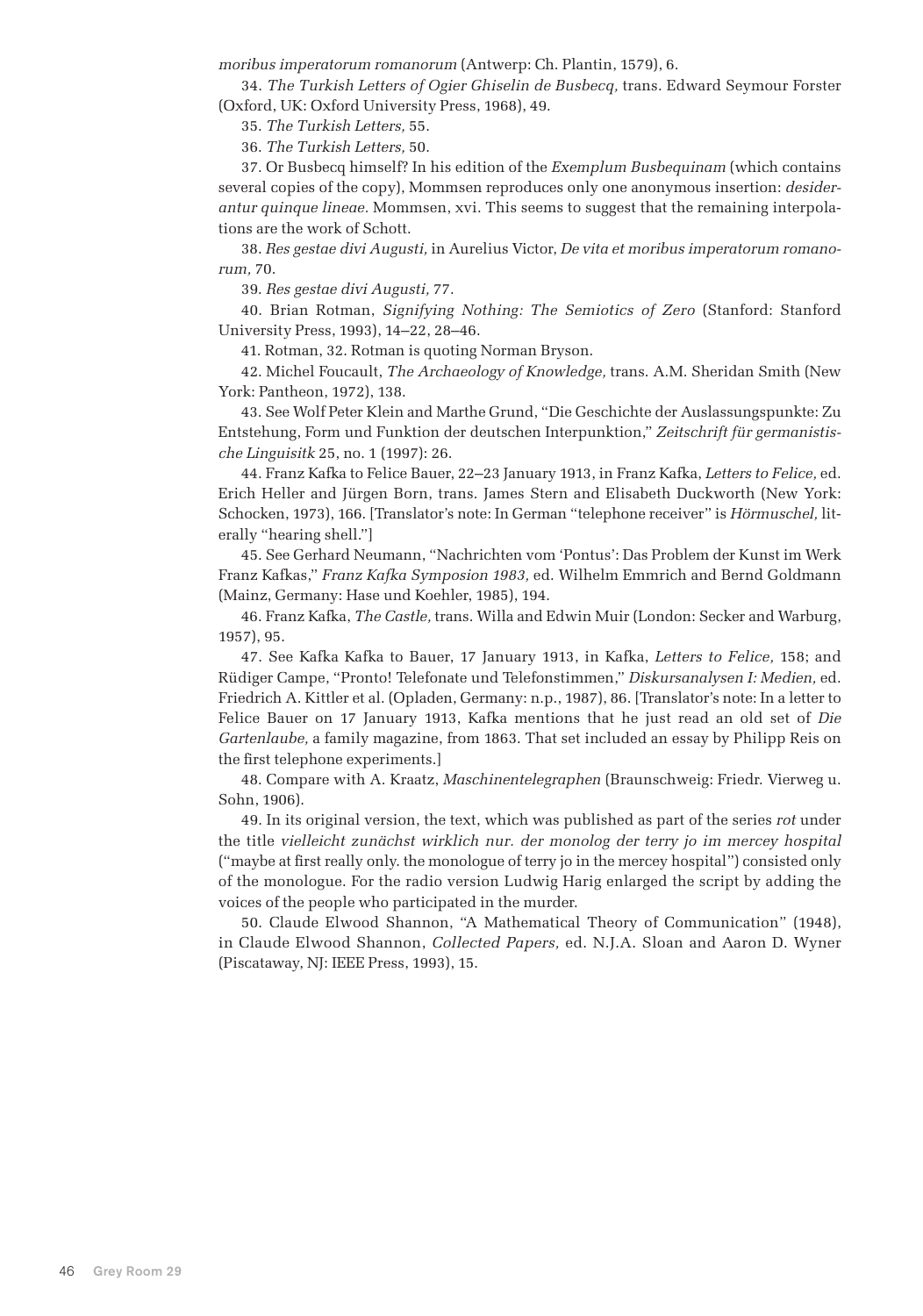51. For more on this, see Shannon, 14–15.

52. Max Bense and Ludwig Haris, "Der Monolog der Tery Jo," in *Neues Hörspiel: Texte, Partituren,* ed. Klaus Schöning (Frankfurt: Suhrkamp, 1969), 59–61.

53. Max Bense, "Jabberwocky: Text und Theorie, Folgerungen zu einem Gedicht von Lewis Carroll," in Max Bense, *Radiotexte: Essays, Voträge, Hörspiele,* ed. Caroline Walter and Elisabeth Walter (Heidelberg: Winter, 2000), 71.

54. Bense, "Jabberwocky," 71.

55. Bense, *Einführung in die informationstheoretische Ästhetik: Grundlagen und Anwednungen in der Texttheorie* (Reinbek: Rowohlt, 1969), 20.

56. Bense, *Einführung,* 28.

57. Michel Serres, "The Origin of Language," in Serres, *Hermes,* 77.

58. Serres, "The Origin of Language," 266.